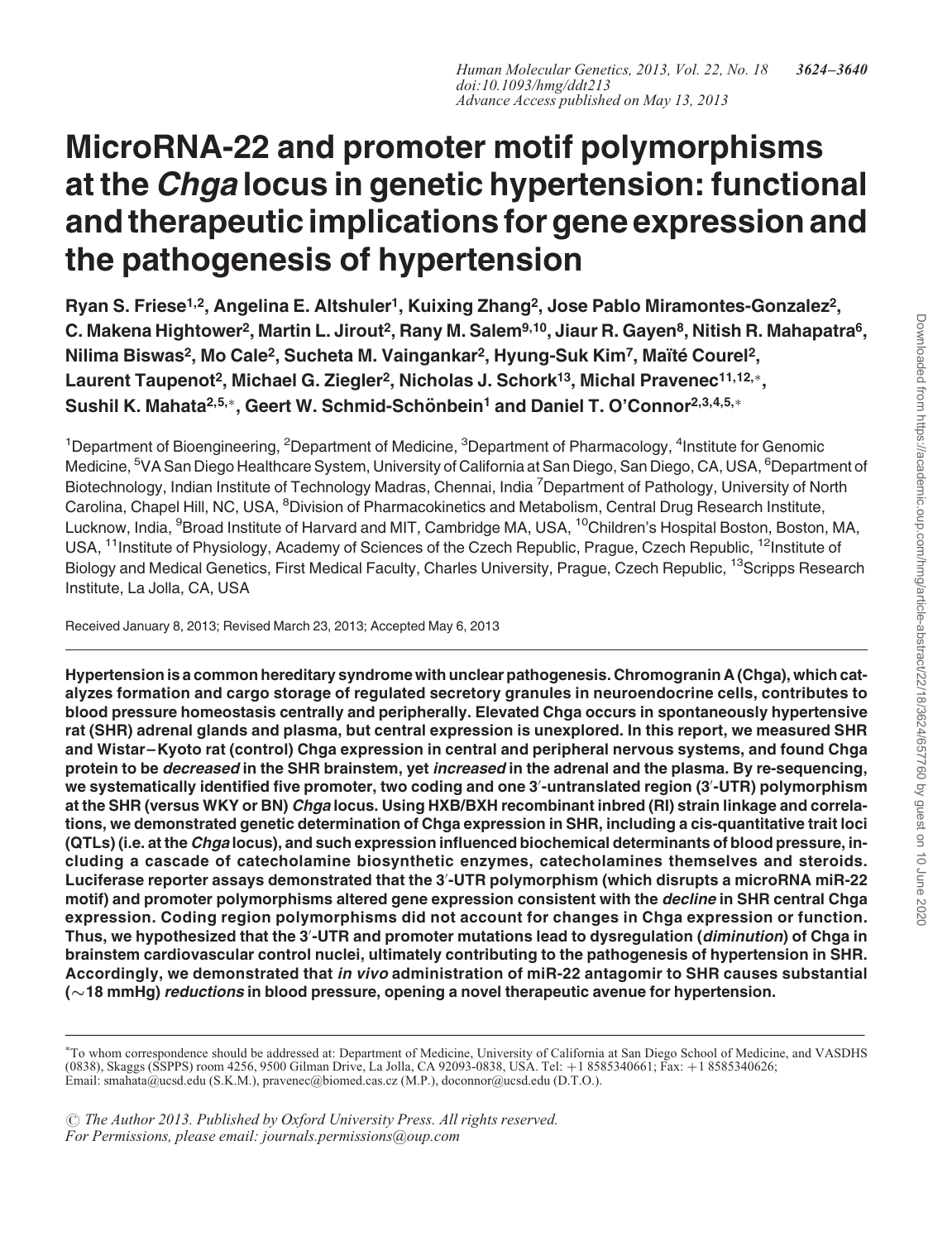<span id="page-1-0"></span>Hypertension is a common hereditary disorder whose pathogenesis remains largely obscure. Chromogranin A  $(CHGA =$ human and Chga  $=$  rodent) is a 48 kDa acidic protein crucial for regulated secretory granule biogenesis as well as cargo trafficking and storage in neurons, chromaffin cells and neuroendocrine tissues [\(1](#page-15-0)). CHGA is expressed in the central nervous system as well as the periphery, in sites such as the adrenal medulla, pancreatic islet cells and enteroendocrine cells [\(1](#page-15-0)). CHGA also functions as a pro-hormone that yields bioactive peptides capable of influencing a set of diverse traits, including blood pressure (BP) and catecholamine secretion (catestatin peptide) [\(2](#page-15-0)), insulin sensitivity and glucose homeostasis (pancreastatin peptide) [\(3](#page-15-0)) and vasodilation and inflammation (vasostatin peptide) [\(4](#page-15-0)).

Chromogranin A was first implicated in the pathogenesis of human essential (genetic) hypertension when heritable increases in plasma CHGA were observed in hypertensive subjects  $(5-7)$  $(5-7)$  $(5-7)$  $(5-7)$ . Functional genetic variation at the human CHGA locus, in both the proximal promoter ([8,9](#page-15-0)) and the 3′ -untranslated region (3′ -UTR) ([9,10](#page-15-0)), is associated with essential hypertension [\(8](#page-15-0),[10,11](#page-15-0)) as well as hypertensive end-organ damage ([12\)](#page-15-0), and

naturally occurring non-synonymous amino acid variation within the catestatin  $(11,13)$  $(11,13)$  $(11,13)$  and pancreastatin  $(14,15)$  $(14,15)$  $(14,15)$  regions change the potencies of these peptide hormones. Mahapatra et al. [\(16](#page-15-0)) used targeted ablation of the Chga locus in the mouse to demonstrate a direct relationship between Chga genetic variation and hypertension in vivo. More recently, Vaingankar et al. [\(17](#page-15-0)) used this same Chga knockout model of hypertension to create mouse lines with 0 (complete knockout), 1, 2, 3 or 4 copies of the Chga (or CHGA) gene per diploid organism. The relationship between *Chga* copy number and BP was U-shaped, wherein mice with 0 and 4 copies of Chga had the highest BPs, whereas mice with 2 copies of *Chga* had the lowest BP. Mice with one and three copies of *Chga* showed intermediate BP values. It thus appeared that an optimal level of Chga expression was necessary for normal BP homeostasis, with either too much or too little expression leading to BP elevation.

The spontaneously hypertensive rat (SHR) and its control strain, the Wistar-Kyoto rat (WKY), form the most widely studied inbred animal model of genetic hypertension. Previous studies reported overexpression of Chga in the plasma and the adrenal gland of SHR versus WKY ([18\)](#page-15-0) and in the adrenal gland of SHRSP versus WKY [\(19](#page-15-0)). Chga expression is widely distributed in the brain [\(20,21](#page-15-0)), including the brainstem with



Figure 1. Chromogranin A (Chga) protein is elevated in peripheral (adrenal gland and plasma) but decreased central (brainstem) components of the nervous system of SHR. An enzyme immunoassay determined that Chga protein was significantly increased in SHR adrenal gland [by 1.57-fold, (A)] and plasma [by 1.35-fold, (B)], but decreased in SHR brainstem [by 0.83-fold, (C)]. Data were analyzed by an unpaired Student's t-test, and presented as mean  $\pm$  standard error.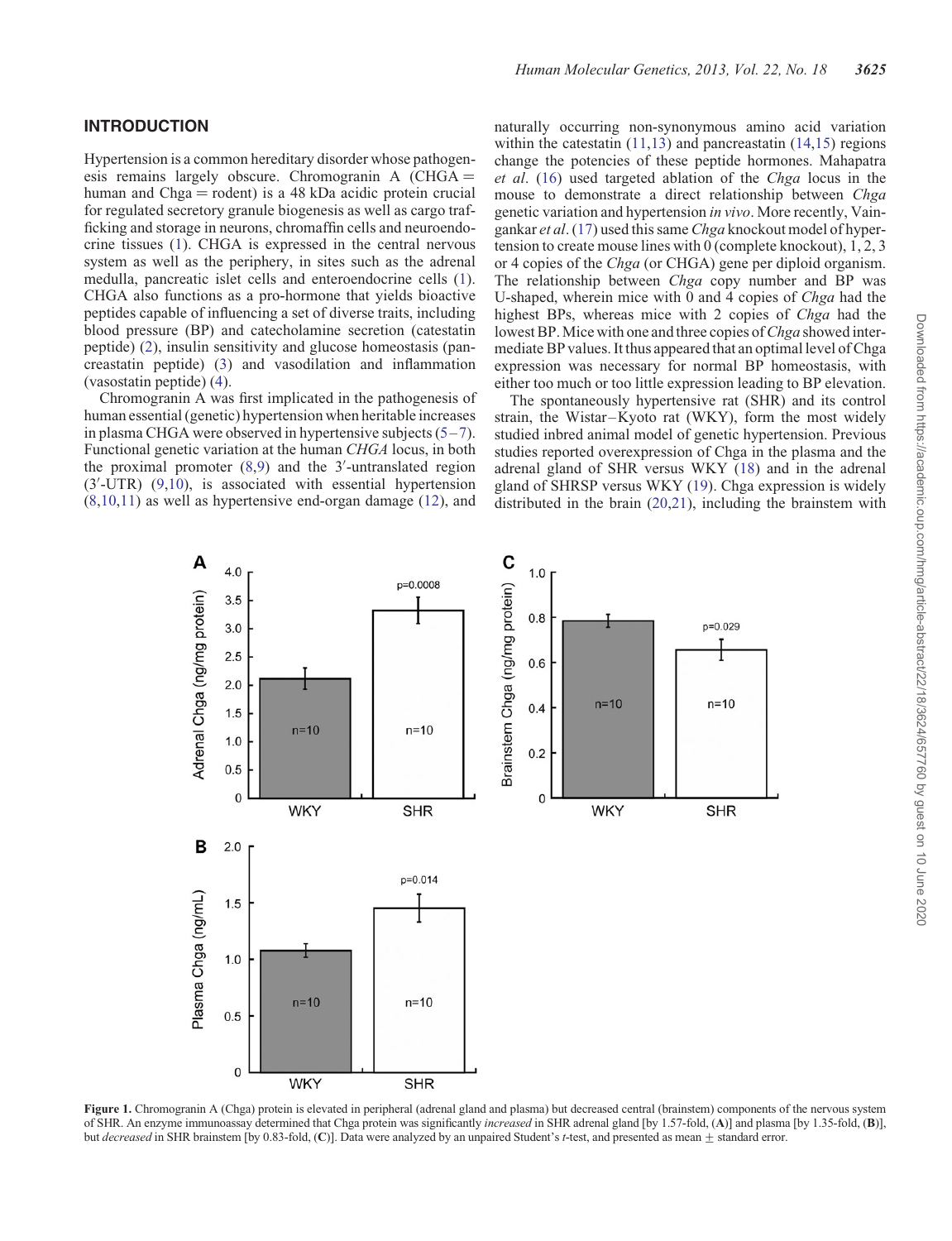<span id="page-2-0"></span>its cardiovascular control nuclei, such as the nucleus tractus solitarii(NTS). Since Chga plays an important role in BP homeostasis in both central and peripheral components of the nervous system, we investigated Chga in the brainstem (central nervous component) and adrenal gland (peripheral nervous component) of the SHR. Since genetic variation at the Chga locus on rat chromosome 6q32 ([22](#page-15-0)) remains unexplored, we sought to identify cis-acting polymorphisms within the SHR Chga locus and determine their contributions to disease-mediating changes in Chga expression or function. Finally, we tested the hypothesis that a mutation within the Chga 3'-UTR which alters a microRNA-binding motif, or the proximal promoter, can lead to dysregulation of central Chga expression, ultimately contributing to the pathogenesis of hypertension in the SHR.

# RESULTS

#### Chromogranin A expression in SHR: peripheral elevation versus central diminution

Chromogranin A (Chga) was measured in central (brainstem) and peripheral (adrenal gland and plasma) components of the nervous system in SHR and WKY rats (Fig. [1\)](#page-1-0). Adrenal Chga protein was *increased* 1.57-fold in SHR (3.32  $\pm$  0.23 ng/mg adrenal protein) compared with WKY  $(2.12 + 0.19)$  ng/mg adrenal protein;  $P = 0.0008$ , Fig. [1A](#page-1-0)). Plasma Chga protein was also *increased* 1.35-fold in SHR (1.45  $\pm$  0.12 ng/ml) compared with WKY (1.08  $\pm$  0.06 ng/ml; P = 0.014, Fig. [1B](#page-1-0)). In contrast, brainstem Chga protein was decreased 0.83-fold in SHR ( $0.65 \pm 0.05$  ng/mg brainstem protein) compared with WKY  $(0.78 \pm 0.03 \text{ ng/mg}$  brainstem protein;  $P = 0.029$ , Fig. [1](#page-1-0)C).

## Genomics: polymorphism discovery across the rat Chga locus: SHR, WKY and BN strains

Targeted re-sequencing of the proximal promoter ( $\sim$ 2000 bp), 8 exons (including 5′ - and 3′ -UTRs) and intron/exon borders (splice junctions) of the Chga locus in SHR versus WKY and

Table 1. Polymorphism discovery across the rat Chga locus

BN identified eight polymorphisms (Table 1, Fig. [2B](#page-3-0)). Five SHR polymorphisms were identified within the proximal promoter  $(-1694 \text{ Ins}/\text{Del}; A-1616T; -753 \text{ Ins}/\text{Del}; C-177T;$ C-59T), one within Exon 5  $[ +6361$  Ins/Del (Gln repeat:  $SHR = 12$ ,  $WKY = 20$ ,  $BN = 19$ ], one within Exon 6  $[-8093$  Ins/Del (Glu repeat: SHR = 15, WKY = 16, BN = 16)] and one within the  $3'$ -UTR of Exon 8 (G + 11177T or  $G + 174T$  with reference to the start of the 3'-UTR). The  $3'$ -UTR variant  $G + 174T$  is found in NCBI dbSNP as rs13449558. No polymorphisms were detected within regions encoding bioactive peptides proteolytically derived from fulllength Chga protein, including vasostatin, catestatin or pancreastatin. Fourteen polymorphisms were identified within the introns. These regions were not specific targets of re-sequencing and were thus not systematically covered (gaps are present in introns B, D, E and G; Fig. [2B](#page-3-0)). The single nucleotide polymorphism (SNP) within the  $3'$ -UTR (G + 174T) occurred within a region of the *Chga* locus that displayed high interspecies conservation (Fig. [2](#page-3-0)A).

SHR, WKY and BN sequences were directly aligned with the BN reference sequence at NCBI; the WKY and BN sequences were identical in the promoter and 3′ -UTR regions, but differed at only one coding site  $(+6361 \text{ Ins/Del}, \text{Gln repeat})$  over the entire re-sequenced range.

## Recombinant inbred strains: evidence for a genetic role of Chga in BP control in the SHR

Linkage analysis of adrenal Chga protein in HXB/BXH recombinant inbred (RI) strains revealed a peak  $(LOD = 2.58,$  $P = 0.00028$ ) on rat chromosome 6q32 ([22\)](#page-15-0) directly above the Chga locus (Fig. [2](#page-3-0)C). QTL peak location was confirmed by 2000 bootstraps. The LOD peak thus displayed suggestive linkage (by  $2000$  permutation tests,  $2.09<$ LOD $<$ 3.49; see Fig. [2C](#page-3-0) legend), i.e. statistically expected to occur less than once at random in the genome [\(23\)](#page-15-0). SHR genotype was associated with increased adrenal Chga protein. By variance components, we estimated that this cis-QTL accounted for 35% of

| Polymorphism(s)<br>Location                                                                                               | Domain                                                                       | Type                                                                               | Strain allele $(s)$<br>BN (normotensive)                                                                                       | WKY (normotensive)                                                                                                                   | SHR (hypertensive)                                                                                               |
|---------------------------------------------------------------------------------------------------------------------------|------------------------------------------------------------------------------|------------------------------------------------------------------------------------|--------------------------------------------------------------------------------------------------------------------------------|--------------------------------------------------------------------------------------------------------------------------------------|------------------------------------------------------------------------------------------------------------------|
| $-1694$ Ins/Del<br>A-1616T<br>$-753$ Ins/Del<br>$C-177T$<br>$C-59T$<br>$+6361$ Ins/Del<br>(Gln repeat)<br>$+8093$ Ins/Del | Promoter<br>Promoter<br>Promoter<br>Promoter<br>Promoter<br>Exon 5<br>Exon 6 | Ins/Del<br><b>SNP</b><br>Ins/Del<br><b>SNP</b><br><b>SNP</b><br>Ins/Del<br>Ins/Del | А<br>$15$ 'A' repeat<br>C<br>C<br>15 tri-nucleotide 'CAG' repeats<br>$(19 \text{ G} \ln \text{repeat})$<br>GAG (16 Glu repeat) | А<br>$15 \text{ }^{\circ}$ A' repeat<br>16 tri-nucleotide 'CAG' repeats<br>$(20 \text{ G} \ln \text{repeat})$<br>GAG (16 Glu repeat) | G<br>$11 \n\cdot A$ repeat<br>8 tri-nucleotide 'CAG' repeats<br>$(12 \text{ Gln repeat})$<br>$-$ (15 Glu repeat) |
| (Glu repeat)<br>$G + 11177T$<br>$(G + 174T)$                                                                              | Exon 8<br>$(3'$ -UTR)                                                        | <b>SNP</b>                                                                         | G                                                                                                                              | G                                                                                                                                    |                                                                                                                  |

A list of polymorphisms discovered through resequencing of the Chga locus in the SHR, WKY and BN rat strains is presented. Polymorphisms are numbered according to their position in relation to the mRNA cap site (transcriptional start site), which was designated as position '0'. Base pair position upstream of the cap site (i.e. in the promoter) was numbered negatively in the descending order. Base pair position downstream of the cap site was numbered in the ascending order. Coding region polymorphisms within exons 5 and 6 resulted in in-frame deletions of codons for glutamine and glutamic acid. Polymorphism G + 11177T in Exon 8 is also named  $G + 174T$ , which refers to its position relative to the beginning of the 3'-UTR.

Ins/Del, insertion/deletion; SNP, single nucleotide polymorphism; 3'-UTR, 3'-untranlsated region; Gln, glutamine (amino acid); Glu, glutamic acid (amino acid).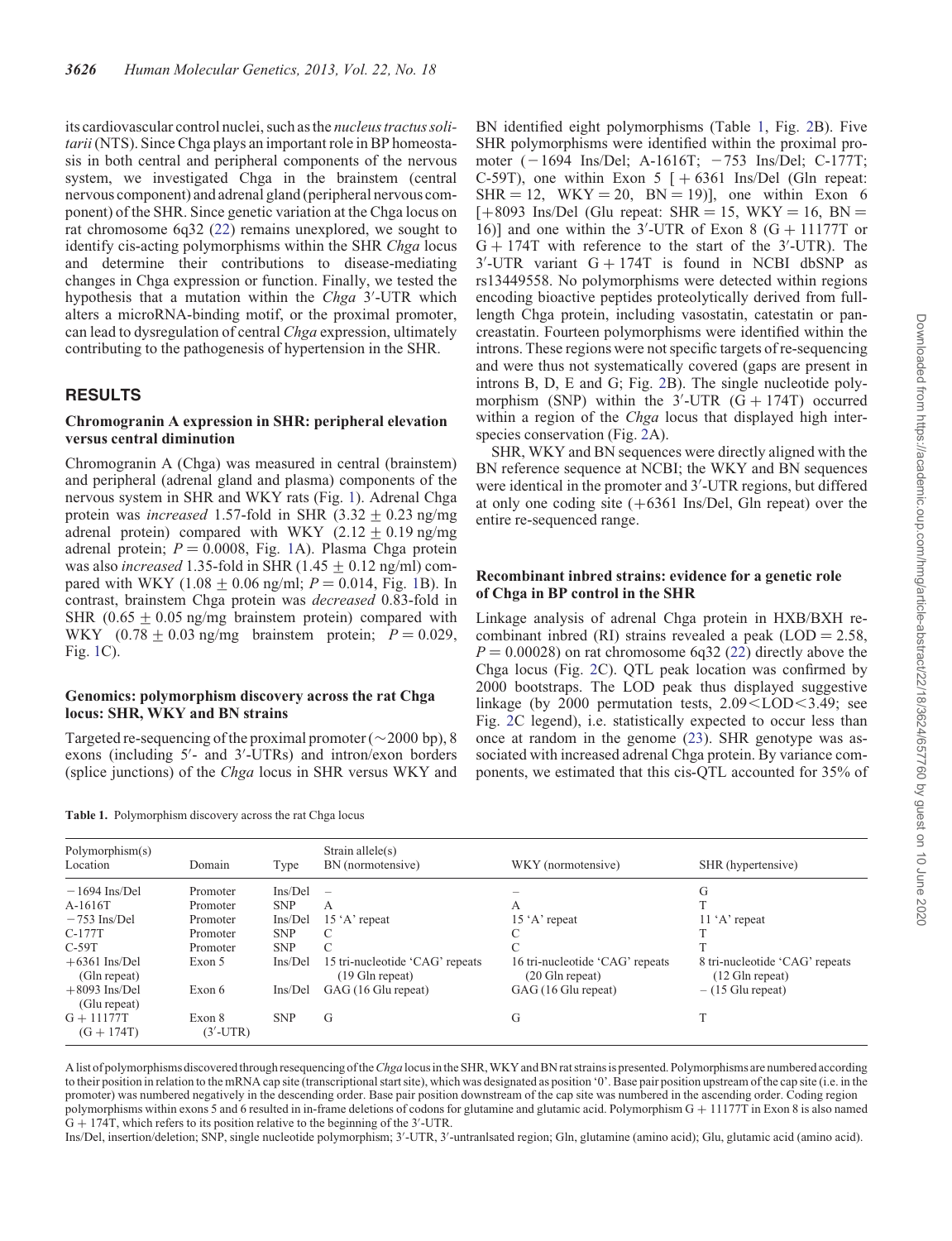<span id="page-3-0"></span>

Figure 2. Chga locus on rat chromosome 6q32: Genomics. Inter-species sequence conservation, systematic polymorphism discovery across strains and cis-QTL. (A) Inter-species conservation at the Chga locus. Conservation of the rat Chga locus across dog, rhesus, human and mouse genomes is presented. Regions of the locus exceeding 70% conservation in a 100 bp sliding window analysis are colored either black (exons) or grey (upstream, intronic or downstream regions). The 70% conservation threshold is indicated with a horizontal dashed line. (B) Polymorphisms discovered through re-sequencing of the rat Chga locus. Results in the SHR, WKY and BN rat strains are also presented. Intronic SNPs and SNPs downstream of the final exon are not displayed. The *Chga*mRNA cap site (transcriptional start site) was designated as position '0'. Base pair position upstream of the cap site (i.e. in the promoter) was numbered negatively in the descending order. Base pair position downstream of the cap site in the exonic and intronic regions was numbered in ascending order. ORF, open reading frame; UTR, untranslated region. (C) The Chga locus as a cis-QTL. Mapping of adrenal Chga protein (by immunoassay) as a quantitative trait in the HXB/BXH RI strains resulted in a significant meiotic recombination (linkage) peak (LOD = 2.58,  $P = 0.00028$ ) on rat chromosome-6q32 over the Chga locus (shown with an arrow). 2000 bootstraps refined the position of the QTL. The QTL accounted for  $\sim$  35% of trait variance. The SHR genotype was directionally associated with increased adrenal Chga protein. The x-axis is displayed in genetic (recombination) units of centimorgans (cM). Genome wide-significance was approached by 2000 permutations, establishing thresholds for significant  $(LRS = 16.12, \text{LOD} = 3.49)$  and suggestive  $(LRS = 9.64, \text{LOD} = 2.09)$  linkage.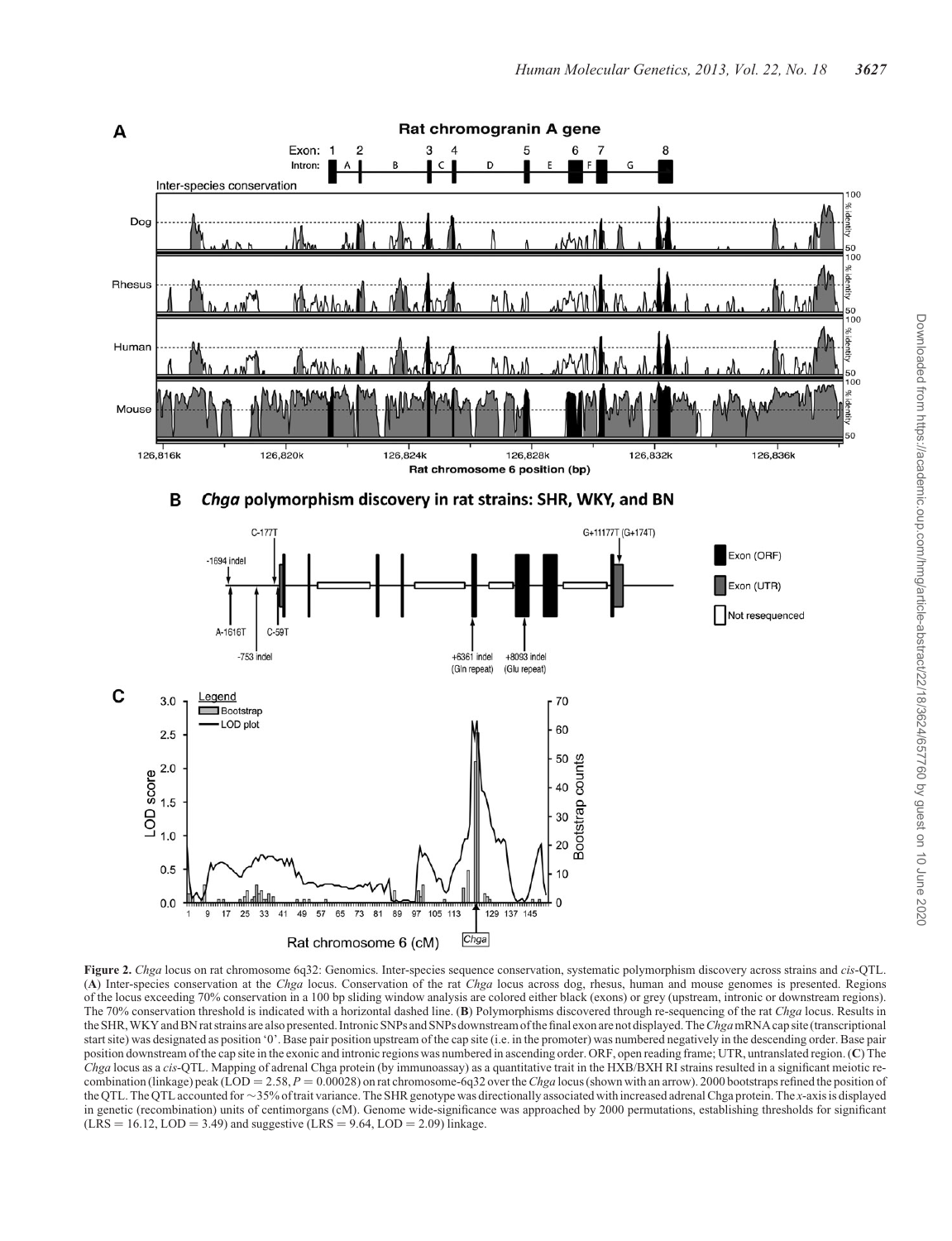<span id="page-4-0"></span>the variability in the adrenal Chga protein trait (i.e. 35% heritability).

In the RI strains, adrenal Chga protein was directly correlated with multiple adrenal biochemical determinants of BP, including adrenal epinephrine ( $r = 0.492$ ,  $P = 0.0051$ ), norepinephrine  $(r = 0.481, P = 0.0064)$ , dopamine  $(r = 0.427, P =$ 0.0179), phenylethanolamine N-methyltransferase enzymatic activity (Pnmt;  $r = 0.628$ ,  $P = 0.00013$ ), dopamine betahydroxylase enzymatic activity (Dbh;  $r = 0.510$ ,  $P = 0.0034$ ), chromogranin B protein (Chgb;  $r = 0.546$ ,  $P = 0.0015$ ) and corticosterone ( $r = 0.636$ ,  $P = 0.00009$ ) (Table 2). Paradoxically, in the RI adrenal glands *Chga* mRNA abundance was *inverselv* correlated with Chga protein ( $r = -0.417$ ,  $P = 0.0167$ ), suggesting derangement in the expected coupling between transcription and translation for adrenal Chga (vide infra). Thus, a genetic control of Chga biosynthesis in cis seems to originate a cascade of tightly coupled catecholaminergic events in the RI strains that impinge on an autonomic control of the circulation [\(Supplementary Material, Fig. S1\)](http://hmg.oxfordjournals.org/lookup/suppl/doi:10.1093/hmg/ddt213/-/DC1), with these elements: Chga gene  $\rightarrow$  Chga protein  $\rightarrow$  Dbh  $\rightarrow$  Norepinephrine  $\rightarrow$  Pnmt  $\rightarrow$  Epinephrine.

## Computational prediction of transcription factor binding in the Chga promoter

The ConSite algorithm predicted differential binding of transcription factors to the SHR and WKY Chga promoters in the regions harboring polymorphisms (Table [3](#page-5-0)). Each of the five polymorphisms was predicted to alter binding (as indicated by difference in the ConSite score between SHR and WKY) of at least one transcription factor:  $-1694$  Ins/Del (Hand1, Pbx1),

Table 2. Correlations of adrenal Chga protein with hypertensive disease biochemical phenotypes in the RI strains

| Hypertensive disease trait<br>correlated with adrenal Chga<br>protein in the HXB/BXH RI<br>strains | Correlation<br>coefficient $(r)$ | Correlation<br>$P$ -value | Number of<br>RI strains |  |  |  |
|----------------------------------------------------------------------------------------------------|----------------------------------|---------------------------|-------------------------|--|--|--|
| Catecholamines                                                                                     |                                  |                           |                         |  |  |  |
| Adrenal epinephrine<br>$(\mu$ g/mg protein)                                                        | 0.492                            | $0.00512*$                | 30                      |  |  |  |
| Adrenal norepinephrine<br>$(\mu$ g/mg protein)                                                     | 0.481                            | $0.00645*$                | 30                      |  |  |  |
| Adrenal dopamine<br>$(\mu$ g/mg protein)                                                           | 0.427                            | $0.01786*$                | 30                      |  |  |  |
| Catecholamine biosynthetic enzymes                                                                 |                                  |                           |                         |  |  |  |
| Adrenal Pnmt (nmol/<br>$h/mg$ protein)                                                             | 0.628                            | $0.00013*$                | 30                      |  |  |  |
| Adrenal Dbh (nmol/<br>$h/mg$ protein)                                                              | 0.510                            | $0.00344*$                | 30                      |  |  |  |
| Chromogranins                                                                                      |                                  |                           |                         |  |  |  |
| Adrenal Chgb<br>(fragments/ml)                                                                     | 0.546                            | $0.00146*$                | 30                      |  |  |  |
| Steroid hormones                                                                                   |                                  |                           |                         |  |  |  |
| Adrenal corticosterone<br>$(pg/mg)$ protein)                                                       | 0.636                            | $0.00009*$                | 30                      |  |  |  |

Analysis of the HXB/BXH RI strains identified significant parametric (Pearson) correlations ( $*P < 0.05$ ) of adrenal Chga protein with multiple adrenal biochemical regulators of blood pressure.

Pnmt (phenylethanolamine N-methyltransferase), Dbh (dopamine beta-hydroxylase), Chgb (chromogranin B).

A-1616T (Irf1, Sox17), -753 Ins/Del (Foxd3), C-177T (E2f1, Brachyury) and C-59T (Foxi1, Mycn, Rreb1).

#### Promoter-luciferase reporter assays: effect of Chga promoter polymorphisms on transcription

Promoter-luciferase reporter assays demonstrated that the basal transcriptional activity of the SHR Chga promoter was 0.83-fold less than that of the WKY Chga promoter in rat PC12 (chromaffin) cells ( $P < 0.05$ , Fig. [3](#page-6-0)A).

Since the basal promoter activity differed between strains, we performed luciferase assays with co-transfection of expression plasmids for the transcription factors predicted to differentially bind to the polymorphic regions. In PC12 cells, two transcription factors enhanced the expression of the WKY Chga promoter significantly more than the SHR Chga promoter: Foxi1 at C-59T (two-way ANOVA,  $P = 0.024$ ) and Brachyury at C-177T (two-way ANOVA,  $P = 0.010$ ). The remaining transcription factors (E2f1, Foxd3, Hand1, Irf1, Mycn, Pbx1, Rreb1 and Sox17) did not interact significantly with the polymorphism genotype (as determined by two-way ANOVA) in luciferase experiments in PC12 cells (data not shown). None of the transcription factors affected the expression of the pGL3-Basic control vector.

Quantitative RT –PCR determined that Foxi1 and Brachyury were not expressed in vivo in the SHR or WKY brainstem or the adrenal gland (data not shown). We, therefore, confirmed reduced basal expression of the SHR Chga promoter in a different neuroendocrine cell type: human neuroblastoma SH-SY5Y cells (Fig. [3](#page-6-0)A; 0.70-fold reduction,  $P < 0.05$ ).

## Computational prediction of microRNA binding in the Chga 3′ -UTR

The MicroInspector algorithm was used to predict differences in hybridization free energy (and therefore the stability of the microRNA –mRNA interaction) between microRNAs and the SHR and WKY Chga 3'-UTRs in the region harboring the G + 174T polymorphism. Two microRNAs, rno-miR-22 and rno-miR-320, were predicted to form more stable duplexes (and therefore have lower free energy when hybridized) with the SHR Chga mRNA 3'-UTR than with the WKY Chga mRNA 3′ -UTR (Table [3\)](#page-5-0).

#### 3′ -UTR-luciferase reporter assays: effect of the Chga 3′ -UTR polymorphism on gene expression

Initial 3′ -UTR-luciferase reporter assays showed that the basal level of mRNA stability and translational efficiency conferred by the SHR  $Chga 3'$ -UTR was 0.84-fold  $(-16%)$  less than that conferred by the WKY *Chga* 3'-UTR in PC12 cells ( $P <$ 0.05). We then performed the luciferase assays with co-transfection of synthetic precursors for the two microRNAs predicted to hybridize the region harboring  $G + 174T$ . Micro-RNA miR-22 displayed a significant interaction with the polymorphism genotype (two-way ANOVA;  $P = 0.032$ ), and reduced the luciferase signal of the SHR 3'-UTR construct significantly more than the WKY 3′ -UTR construct (Fig. [3](#page-6-0)B). MicroRNA miR-320 had no effect on SHR or WKY 3'-UTR construct expression (Fig. [3](#page-6-0)B). Neither of the microRNA precursors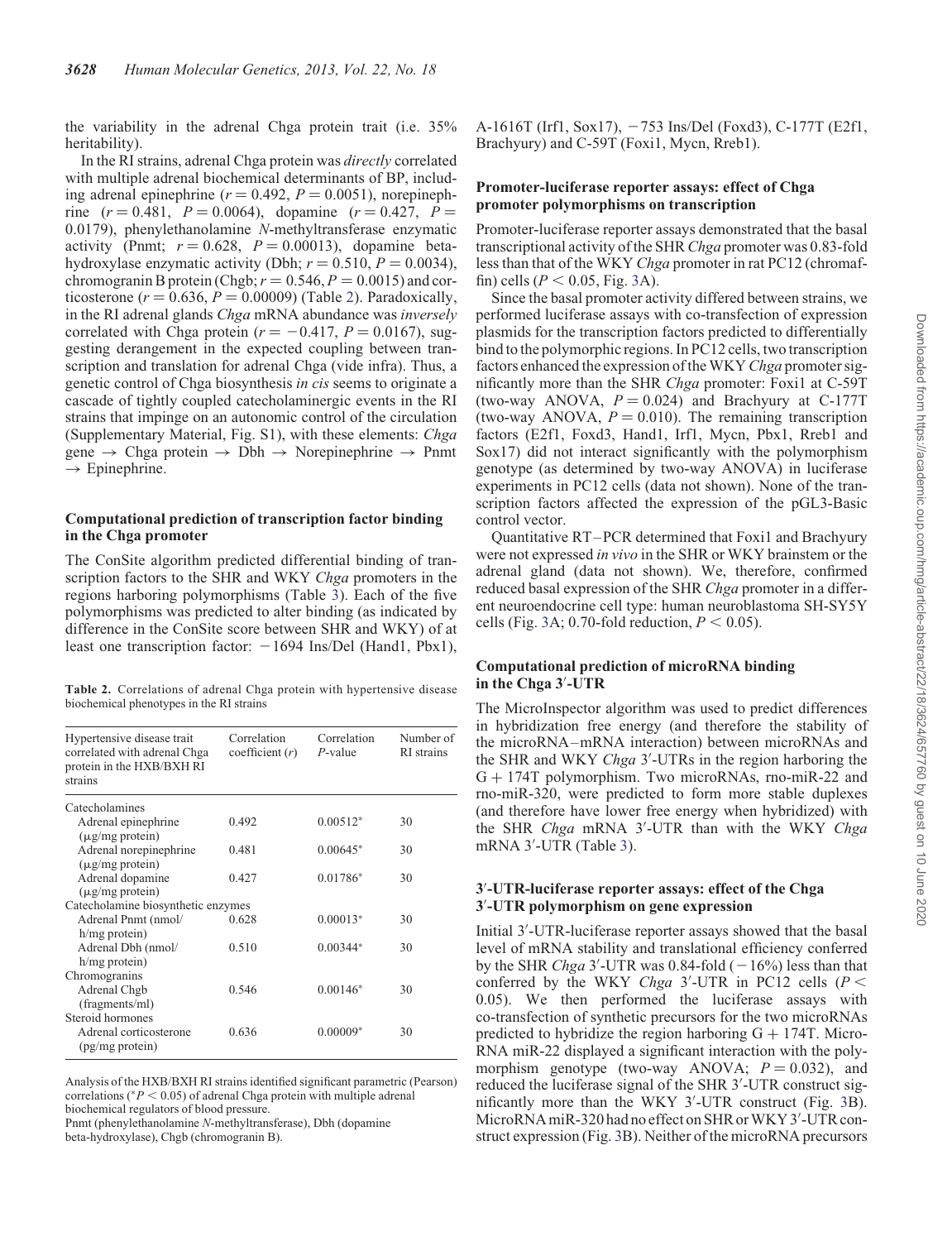| Polymorphism               | Location in gene          | Predicted TF                                       | WKY ConSite score                          | <b>SHR</b> ConSite score                                 |
|----------------------------|---------------------------|----------------------------------------------------|--------------------------------------------|----------------------------------------------------------|
| $-1694$ Ins/Del            | Promoter                  | Hand1 (MA0092, $+$ )                               | 5.828                                      | 6.090                                                    |
|                            |                           | Pbx1 (MA0070, $-$ )                                | 8.101                                      | 7.716                                                    |
| $A-1616T$                  | Promoter                  | Irf1 (MA0050, $-$ )                                | 7.822                                      | n/a                                                      |
|                            |                           | $Sox17(MA0078,+)$                                  | 7.255                                      | n/a                                                      |
| $-753$ Ins/Del             | Promoter                  | Foxd3 (MA0041, $-$ )                               | 9.407                                      | 8.520                                                    |
| C-177T                     | Promoter                  | E2f1 (MA0024, $-$ )                                | 6.381                                      | n/a                                                      |
|                            |                           | Brachyury (MA0009, $-$ )                           | 7.749                                      | 12.466                                                   |
| $C-59T$                    | Promoter                  | Foxi1 (MA0042, $+$ )                               | n/a                                        | 8.300                                                    |
|                            |                           | Mycn (MA0104, $-$ )                                | 4.675                                      | n/a                                                      |
|                            |                           | Rreb1 (MA0073, $-$ )                               | 8.543                                      | 9.205                                                    |
| Polymorphism<br>$G + 174T$ | Location in gene<br>3'UTR | Predicted microRNA<br>$mo-miR-22$<br>$rno-miR-320$ | WKY free energy<br>$-22.9$ kcal/mol<br>n/a | SHR free energy<br>$-23.71$ kcal/mol<br>$-22.6$ kcal/mol |

<span id="page-5-0"></span>Table 3. Computational prediction of transcription factor and microRNA binding to polymorphic regions within the Chga locus

The ConSite algorithm predicted differential binding (indicated by difference in score) of 10 transcription factors to regions within the Chga promoter containing the five polymorphisms discovered through resequencing. Transcription factor JASPAR accession number and DNA strand binding orientation  $(+ \text{ or } -)$  are listed in parentheses following the transcription factor symbol. The MicroInspector tool predicted differential stability of hybridization (indicated by difference in free energy) between two microRNAs and the region of the Chga mRNA 3'-UTR containing the G  $+$  174T polymorphism. A lower free energy indicates a more stable interaction between microRNA and mRNA.

TF, transcription factor; n/a, not applicable (no binding or hybridization was predicted).

affected the pGL3-Promoter control vector (Fig. [3](#page-6-0)B). Polymorphism  $G + 174T$  was predicted to alter the conformation and free energy of binding between SHR Chga 3'-UTR and miR-22 ([Supplementary Material, Fig. S2](http://hmg.oxfordjournals.org/lookup/suppl/doi:10.1093/hmg/ddt213/-/DC1)). RT –PCR analysis determined that miR-22 was expressed in vivo in SHR and WKY brainstems and adrenal glands (vide infra, under mRNAs).

Computational genome-wide prediction of miR-22 targets using the TargetScan algorithm identified 343 potential transcripts, with binding scores (total context  $+$  score) ranging from  $-0.70$  to  $-0.02$  ([Supplementary Material, Table S2](http://hmg.oxfordjournals.org/lookup/suppl/doi:10.1093/hmg/ddt213/-/DC1)).

## Computational analysis of secondary structural changes in Chga protein

Inter-species conservation (across mammals: Homo sapiens, Macaca mulatta, Bos taurus, Canis familiaris, Equus caballus, Mus musculus, Rattus norvegicus) of the regions harboring the glutamine  $(+6361 \text{ Ins/Del}, \text{Exon 5})$  and glutamic acid  $(+8093 \text{ m})$ Ins/Del, Exon 6) Ins/Del polymorphisms was determined: the glutamine Ins/Del was present only in rodents (rat and mouse), whereas the glutamic acid Ins/Del was present only in rat.

Since human Chga protein may assume a coiled-coil structure [\(24](#page-15-0)), and coiled coils usually contain a repeated pattern of hydrophobic and polar residues, we computed the effect of the glutamine (polar residue) and glutamic acid Ins/Dels on the ability of SHR and WKY Chga proteins to assume coiled-coil structures (Fig. [4A](#page-7-0)). The glutamine Ins/Del was predicted to increase the probability of SHR protein to form a coiled coil by  $\sim$ 25%, yet decrease the number of residues involved in a coiled-coil segment by eight. The glutamic acid Ins/Del was predicted to have no effect on the coiled-coil structure of SHR Chga protein.

## EAP chimeric reporter assays: effect of Chga coding polymorphisms on regulated secretion

Embryonic alkaline phosphatase (EAP) secretion and activity assays were performed with SHR and WKY Chga cDNA-EAP reporter constructs to determine whether the glutamine Ins/Del (predicted to increase coiled-coil probability by  $\sim$  25% and decrease the number of residues within a coiled coil by 8) affected trafficking and secretion of Chga protein by the regulated secretory pathway. Relative secretion (Rs) is defined as the fraction of total EAP activity that is found in the supernatant after stimulation:  $Rs = (EAP \text{ activity in supernatant})/(EAP \text{ activity in}$ supernatant + EAP activity in lysate). Sorting index  $(S<sub>I</sub>)$  is defined as the difference between Rs of barium (strong exocytosis stimulation) and calcium (control)-treated cells, normalized by the Rs of calcium-treated cells:  $S_I = (Rs_{\text{barium}} - Rs_{\text{calcium}})/$  $\text{Rs}_{\text{calcium}}$ . No difference was detected in Rs or S<sub>I</sub> of SHR  $(2.57 \pm 0.26)$  and WKY (2.49  $\pm$  0.22) Chga proteins (P = 0.84, Fig. [4](#page-7-0)B).

#### RNA transcript abundance: quantitative RT–PCR

qRT –PCR probed in vivo mRNA and microRNA expression profiles in central (brainstem) and peripheral (adrenal gland) components of the nervous system in the SHR. We probed the following transcripts: chromogranin A (Chga); solute carrier family 18, member 1 (Slc18a1 or Vmat1; an amine transporter located in the membrane of catecholamine storage vesicles); tyrosine hydroxylase (Th; the rate-limiting enzyme in catecholamine biosynthesis); cAMP-responsive element-binding protein 1 [*Creb1*; transcription factor that regulates the expression of Chga ([1\)](#page-15-0), Slc18a1/Vmat1 [\(25](#page-15-0)) and Th ([26,27](#page-15-0))] and miR-22. In the brainstem, Chga  $(+1.3\text{-fold}, P = 0.01)$ ,  $Slc18a1/Vmat1$  (+8.8-fold,  $P < 0.0001$ ), Th (+1.3-fold, P = 0.037) and *Creb1* (+1.6-fold,  $P < 0.001$ ) mRNAs were elevated in the SHR, whereas miR-22 transcript was unchanged (Fig. [5A](#page-7-0)). In the adrenal gland, *Chga*  $[+1.3\text{-fold}, P = 0.055]$ (marginally significant)],  $Slc18a1/Vmat1$  (+1.5-fold,  $P =$ 0.021), Th (+1.8-fold,  $P = 0.032$ ) and Creb1 (+1.6-fold,  $P =$ 0.026) mRNAs were elevated in the SHR, whereas miR-22 tran-script showed no change (Fig. [5B](#page-7-0)). The marginally significant elevation of Chga mRNA in the adrenal gland we observed  $(P = 0.055)$  is consistent with previous reports of a significant elevation of Chga mRNA in the SHR adrenal gland [\(18](#page-15-0)).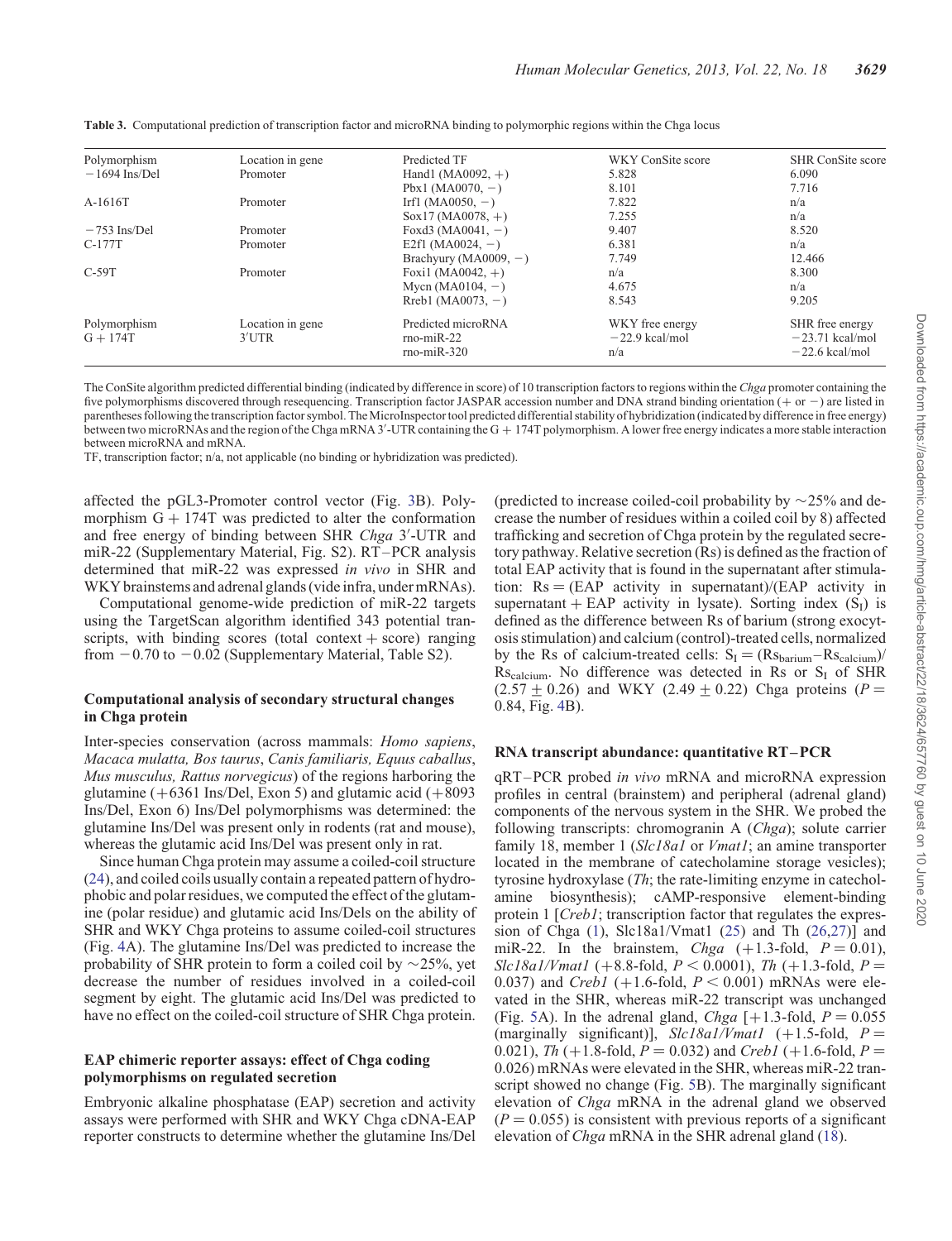<span id="page-6-0"></span>

Figure 3. Functional polymorphism (luciferase reporter) assays: SHR promoter and 3'-UTR polymorphisms decrease Chga gene expression in cultured cells. Luciferase reporter assays were used to determine whether polymorphisms within the SHR Chga promoter and 3'-UTR affect gene expression. Note that WKY and BN promoter and 3'-UTR sequences are identical. (A) *Chga* promoter. The basal transcriptional activity of the SHR Chga promoter was less than that of the WKY Chga promoter in both rat pheochromocytoma PC12 cells and human neuroblastoma SH-SY5Y cells ( $\bar{P}$  < 0.05 versus WKY basal expression). (B) Chga 3'-UTR. In PC12 cells, co-transfection of synthetic precursors for microRNAs predicted to hybridize differentially to the polymorphic region in the Chga 3'-UTR revealed a significant (two-way ANOVA) genotypeby-microRNA interaction for miR-22. Data are presented as mean  $\pm$  standard error. \* $P < 0.05$  versus WKY-negative control.  $+P < 0.05$  versus SHR-negative control.

## Inhibition of microRNA-22 in vivo: BP measurement and biochemical assays

Administration of miR-22 antagomir (via IP injection; dose of 25 mg/kg every other day) resulted in an 11 mmHg reduction of systolic blood pressure (SBP) (177 mmHg on Day 1 to 166 mmHg on Day 9) (Fig. [6A](#page-8-0)) and a 15 mmHg reduction of diastolic blood pressure (DBP) (126 mmHg on Day 1, to 111 mmHg on Day 9) (Fig. [6B](#page-8-0)) in the SHR after 9 days (four doses). The initial dose of antagomir resulted in rapid (within 48 h) and substantial  $\sim$  18 mmHg decreases in both SBP (177 mmHg on Day 1, to 159 mmHg on Day 3) and DBP (126 mmHg on Day 1 to 108 mmHg on Day 3). Treatment with miR-22 antagomir significantly reduced both SBP ( $F = 74.5$ ,  $P = 0.00005$ ) and DBP ( $F = 15.3$ ,  $P = 0.0002$ ) compared with negative control oligonucleotide. MicroRNA-22 antagomir administration had



Figure 4. Effect of coding region polymorphisms. (A) Chga protein coiled-coil structure. Since the human CHGA protein exhibits a coiled-coil structure, the probability of the WKY (top) and SHR (bottom) Chga proteins to also assume a coiled-coil structure was computed with the COILS algorithm. The probability of coiled-coil structure is presented as a function of amino acid residue position in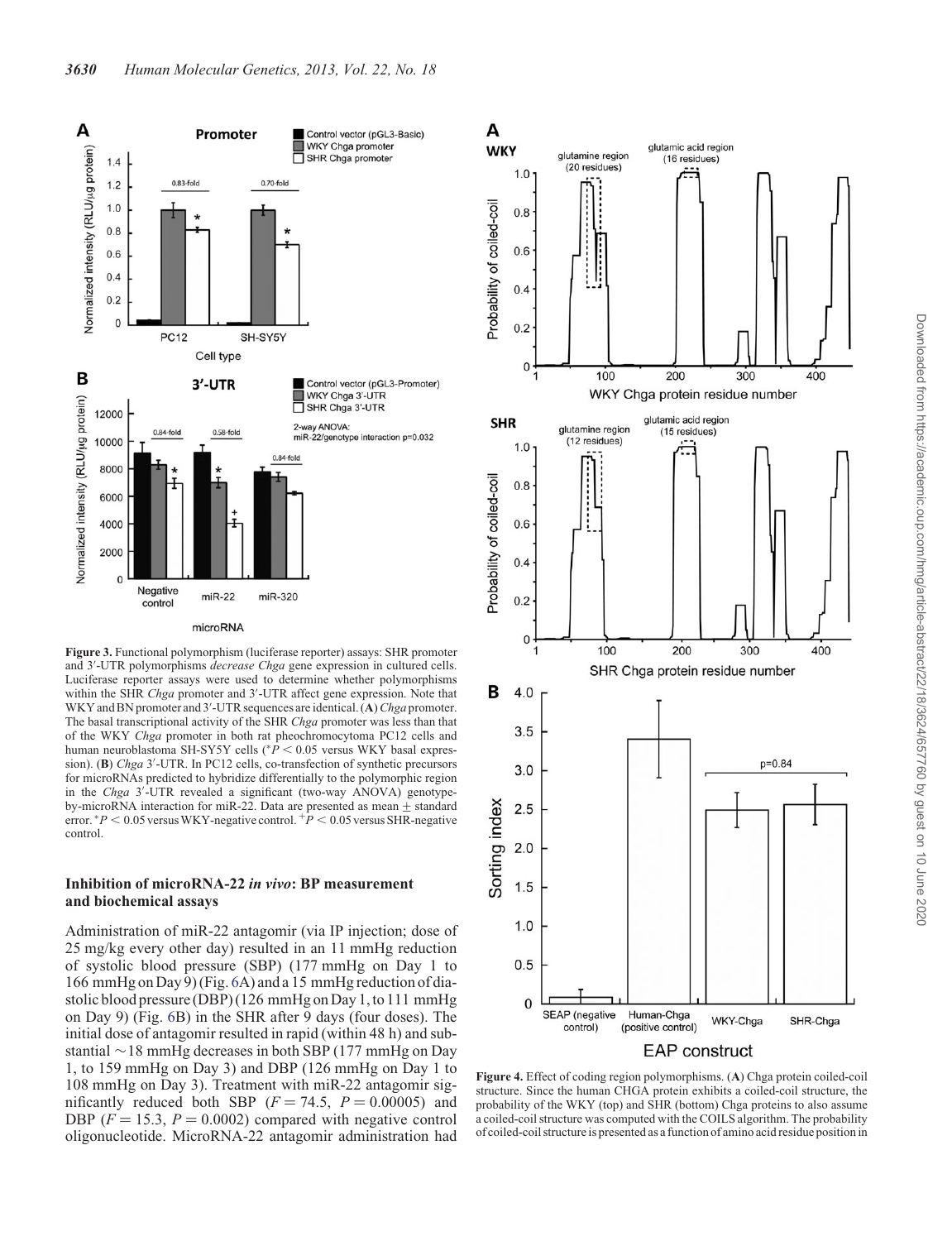<span id="page-7-0"></span>no differential effect on heart rate (HR) ( $F = 0.956, P = 0.331$ ) (Fig. [6C](#page-8-0)).

We measured Chga protein and mRNA abundance in the brainstem, adrenal gland and plasma in SHR after 9 days of the administration of miR-22 antagomir or negative control (Table [4](#page-9-0)). Brainstem Chga protein increased 1.33-fold  $(+33\%, P = 0.027)$ , whereas adrenal Chga protein *decreased* 0.52-fold ( $-48\%$ ,  $P = 0.01$ ), and plasma Chga protein did not change. Neither brainstem nor adrenal Chga mRNA abundance changed after miR-22 antagomir administration.

A blood plasma chemistry panel revealed no adverse effects of in vivo miR-22 antagomir treatment on carbohydrate metabolism (glucose), kidney function [blood urea nitrogen (BUN), creatinine], electrolytes (sodium, phosphorus) or liver function (alkaline phosphatase, albumin, total protein, globulin, total bilirubin) in the SHR (Table [5\)](#page-9-0). Treatment with miR-22 antagomir actually resulted in modest declines in hepatocyte glutamic pyruvic transaminase (control:  $68 \pm 5$  U/l, antagomir:  $55 \pm$ 2 U/l;  $P = 0.02$ ) and pancreatic amylase (control: 846  $\pm$  17 U/l, antagomir: 729  $\pm$  23 U/l;  $P = 0.0008$ ).

#### **DISCUSSION**

#### Central versus peripheral expression of chromogranin A

Chromogranin A plays a necessary role in the formation and cargo storage of regulated secretory granules in neuroendocrine cells ([16\)](#page-15-0). In the central nervous system (brainstem), neuronal Chga-granules store catecholamines and may release these neurotransmitters to regulate sympathetic outflow to the periphery [\(11](#page-15-0)). We observed a 0.83-fold decrease in Chga protein in the brainstem of SHR (Fig. [1C](#page-1-0)), likely leading to impaired or reduced ability of SHR to store catecholamines in this brain region vital to BP regulation. In fact, it was previously shown that the norepinephrine content was decreased in the NTS (in the medulla oblongata of the brainstem) of SHR versus WKY [\(28](#page-15-0)), and in the medulla oblongata (brainstem) of SHRSP versus WKY [\(29](#page-15-0)).

the Chga protein. The glutamine repeat polymorphism was predicted to increase the probability of SHR protein to assume a coiled-coil structure by  $\sim$ 25%, yet decrease the number of residues involved in a coiled-coil segment by eight. The glutamic acid polymorphism was predicted to have no effect on the coiledcoil structure of SHR Chga protein. WKY and BN sequences at Chga, though indentical in the promoter, 3′ -UTR, and oligo-Glu repeat, differed at one coding site, the oligo-Gln repeat (+6361 Ins/Del, Gln repeat, [Table 1](#page-2-0)), where SHR displayed  $(Gln)_{12}$ , with WKY at  $(Gln)_{16}$  and BN at  $(Gln)_{15}$ . (B) Chimeric (in-frame) reporter assays: SHR coding polymorphisms do not affect trafficking and secretion of Chga protein into the regulated secretory pathway. EAP secretion and activity assays were performed with SHR and WKY Chga in-frame cDNA/EAP reporter constructs to determine whether SHR coding polymorphisms affected trafficking and secretion of Chga protein in the regulated secretory pathway. The secreted embryonic alkaline phosphatase construct, which enters the constitutive secretory pathway, was a negative control for the SHR and WKY Chga constructs. The human construct, which has previously been tested and validated [\(56](#page-16-0)), served as a positive control for correct trafficking and regulated secretion of Chga. No difference was detected in the Rs of SHR or WKY constructs to either barium (a potent stimulus of regulated secretion) or calcium (negative control for barium) stimulation (data not shown).  $Rs =$  $(EAP$  activity in supernatant)/ $(EAP$  activity in supernatant  $+$  EAP activity in cell lysate). No difference was detected in the sorting index of SHR (2.57  $\pm$ 0.26) and WKY (2.49  $\pm$  0.22) Chga protein (P = 0.84). Sorting index (S<sub>I</sub>) =  $(Rs_{\text{barium}} - Rs_{\text{calcium}})/Rs_{\text{calcium}}$ . Data were analyzed with an unpaired Student's  $t$ -test, and presented as mean  $\pm$  standard error.



Figure 5. Endogenous gene expression by quantitative RT–PCR: The measurement of transcript abundance in central and peripheral tissues of the SHR nervous system. We performed quantitative RT-PCR to determine in vivo mRNA and microRNA expression profiles in central (brainstem) and peripheral (adrenal gland) components of the SHR nervous system for the following transcripts: Chga,  $Slc18a1/Vmat1$ , Th, Creb1 and  $miR-22$ . Data were normalized to beta-actin in the same sample, and analyzed with an unpaired Student's t-test, and presented as mean  $\pm$  standard error. \*P < 0.05 versus WKY (significant);  $+p = 0.055$  versus WKY (marginally significant). Normalization of miR-22 abundance in the brainstem by a snoRNA (SNORD61) instead of beta-actin resulted in 0.76-fold ( $P < 0.05$ ) decreased miR-22 in SHR compared with WKY; beta-actin normalization resulted in no difference. Normalization of miR-22 abundance in the adrenal gland by SNORD61 was consistent with beta-actin normalization, resulting in no difference between SHR and WKY.

In adrenal medullary chromaffin cells of the peripheral nervous system, Chga-granules store catecholamines and release these endocrine hormones to stimulate and support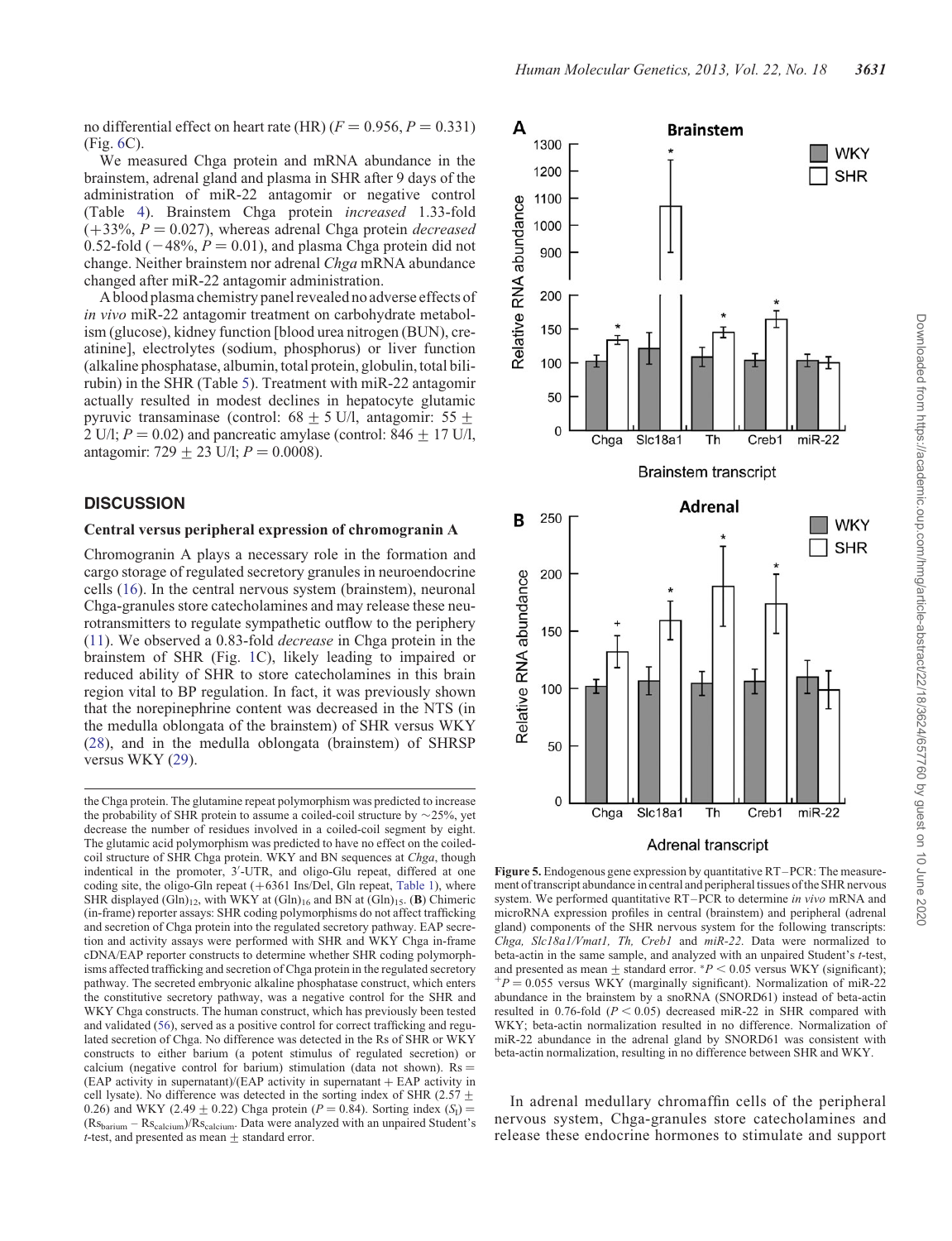<span id="page-8-0"></span>

Figure 6. MicroRNA-22 inhibition in vivo and conservation across species. (A–C) MicroRNA-22 inhibition in vivo: miR-22 antagomir decreases blood pressure in the SHR. SHR were administered either miR-22 antagomir ( $n = 10$ ) or scrambled sequence negative control ( $n = 9$ ) via IP injection. Animals received IP doses (at 25 mg/kg) on Days 1, 3, 5, and 7. MicroRNA-22 antagomir treatment significantly reduced both systolic (A) and diastolic (B) blood pressure in the SHR (versus negative control group). Antagomir administration had substantial acute ( $\sim$ 18 mmHg reduction within 48 h) and sustained ( $\sim$ 13 mmHg reduction after 9 days) effects on blood pressure. MicroRNA-22 antagomir administration had no effect on heart rate (C). Data were analyzed with a linear mixed effects model in SPSS. (D) Inter-species conservation of the miR-22 binding site in the 3'-UTR region of the rat Chga locus. The predicted site of miR-22 hybridization (as it would occur in transcribed Chga mRNA) is underlined in the DNA sequence of the Chga locus. Location of the SHR/WKY G + 174T SNP (SHR allele = 'T'; WKY allele = 'G') is shown in bold text. Individual bases conserved across human, rat and mouse are indicated with \*. The miR-22 binding site is well conserved, indicating its likelihood of miR-22 regulation of CHGA in humans. Note that WKY and BN 3'-UTR sequences are identical.

sympathetic activity throughout the periphery. We observed 1.57-fold elevation of Chga protein in the adrenal gland of SHR (Fig. [1A](#page-1-0)), which is consistent with previous reports of elevated adrenal Chga protein in SHR versus WKY ([18,19\)](#page-15-0). Increased abundance of Chga suggests that the SHR adrenal gland has acquired additional capacity to store catecholamines in regulated secretory granules. Indeed, elevated adrenal norepinephrine in SHR versus WKY ([18](#page-15-0),[30\)](#page-15-0) and in SHRSP versus WKY ([19,30\)](#page-15-0) has been reported in the literature. We also observed a 1.35-fold elevation of Chga protein in the plasma of SHR (Fig. [1](#page-1-0)B), consistent with previous investigations of SHR versus WKY ([18](#page-15-0)), which indicates that peripheral sympathetic activity is enhanced in the SHR.

Catecholamines, such as norepinephrine, have quite different, indeed opposite effects on BP ([31\)](#page-15-0) when administered peripherally (e.g. pressor/hypertensive effects when given intravenously) versus centrally (e.g. depressor/hypotensive effects when given within/onto the NTS in the brainstem, likely mediated by  $\alpha_2$ -adrenergic receptors) [\(32](#page-16-0)). Since Chga triggers the formation of catecholamine storage vesicles in the regulated pathway [\(16](#page-15-0)) and binds catecholamines within the soluble core of such vesicles [\(33](#page-16-0)), changes in catecholamine storage/availability mediated by variation in Chga abundance in the SHR would be predicted to have opposite consequences in central and peripheral compartments, as follows:  $\downarrow$  Central Chga  $\rightarrow \downarrow$  Central catecholamines  $\rightarrow \uparrow BP$ ;  $\uparrow$  Peripheral Chga  $\rightarrow \uparrow$  Peripheral catecholamines  $\rightarrow \uparrow BP$ . Indeed, the catecholamine  $\rightarrow \uparrow$  BP. Indeed, the catecholamine release-inhibitory catestatin fragment of Chga exhibits opposite peripheral versus central effects on BP: decreasing BP when given intravenously ([16\)](#page-15-0), yet *increasing* BP when given centrally ([34\)](#page-16-0).

Thus, the changes we observed in SHR Chga expression  $(\downarrow$  Central  $\rightarrow \uparrow$  Peripheral) would each be expected to yield increases in BP. The question now turned to whether and how Chga genetic variation in cis might achieve such effects.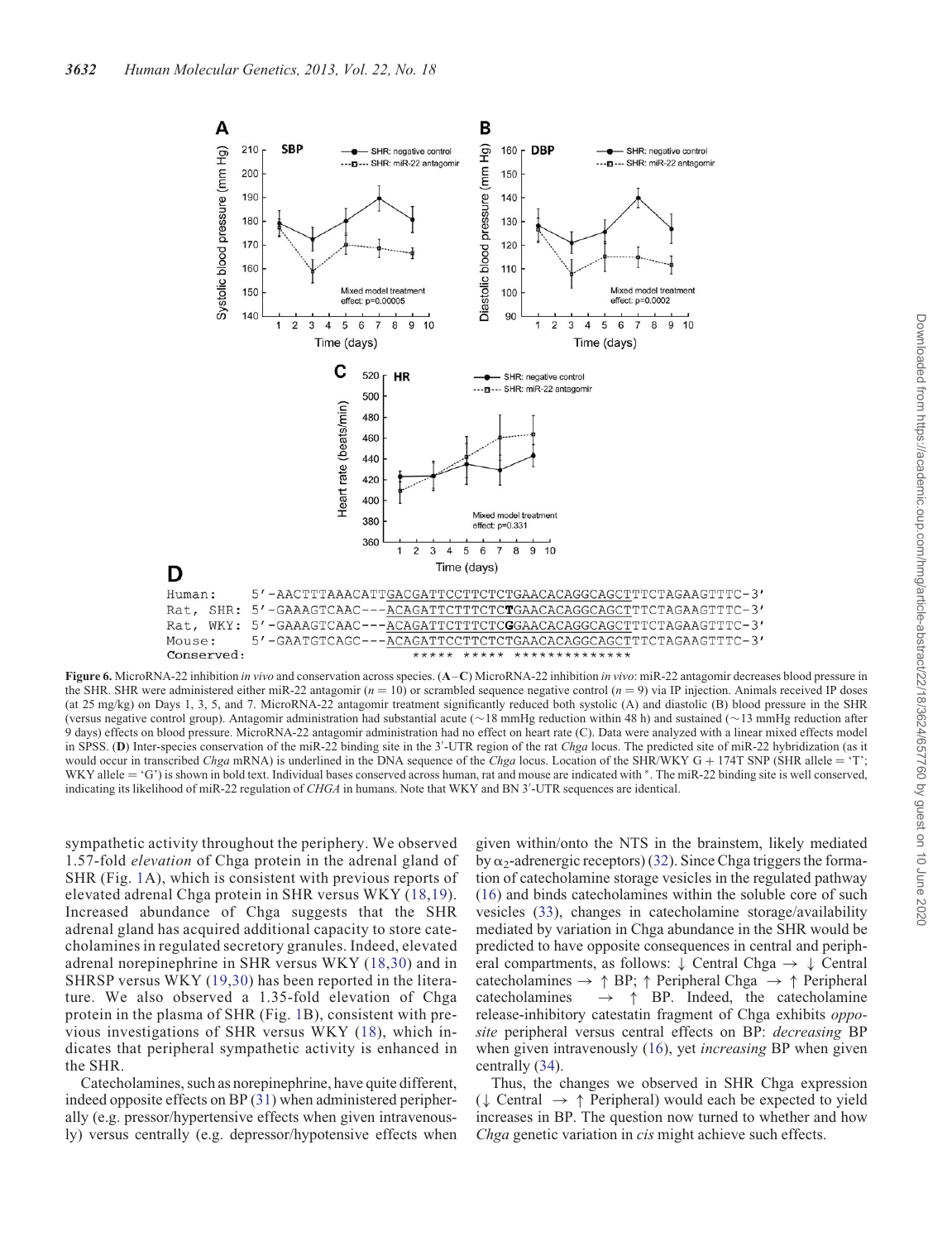<span id="page-9-0"></span>Table 4. Effect of miR-22 antagomir treatment on Chga mRNA and protein abundance in the SHR

| Analyte             | Brainstem fold change<br>(antagomir/control) | Adrenal gland fold<br>change (antagomir/<br>control) | Plasma fold<br>change<br>(antagonir/<br>control) |
|---------------------|----------------------------------------------|------------------------------------------------------|--------------------------------------------------|
| Chga mRNA No change | Chga protein 1.33-fold $(P = 0.027)$         | 0.52-fold $(P = 0.01)$<br>No change                  | No change<br>Not applicable                      |

We measured Chga protein and Chga mRNA transcript abundance fold change in SHR after 9 days of treatment with miRNA-22 antagomir or negative control. Statistically significant  $P$ -values (<0.05) are shown in parentheses following fold-change values. Fold change  $>1$  indicates increased abundance in the miR-22 antagomir treatment group; fold change  $\leq$ 1 indicates decreased abundance in the miR-22 antagomir treatment group. Data were analyzed with Student's *t*-test.

#### BP is influenced by genetic cis-regulation of the Chga locus in the SHR

Using RI strain meiotic linkage, we first established that adrenal Chga protein in the SHR was under substantial genetic regulation in cis at the Chga locus (Fig. [2C](#page-3-0)), and then demonstrated that these genetically determined levels of Chga significantly predict biochemical regulators of BP, including catecholamines, catecholamine synthetic enzymes, catecholamine storage proteins and steroid hormones (Table [2\)](#page-4-0), suggesting that cisregulation of Chga expression (Fig. [2](#page-3-0)C) controls a sequential pathway of catecholaminergic events ([Supplementary Material,](http://hmg.oxfordjournals.org/lookup/suppl/doi:10.1093/hmg/ddt213/-/DC1) [Fig. S1](http://hmg.oxfordjournals.org/lookup/suppl/doi:10.1093/hmg/ddt213/-/DC1)). While the RI linkage and cis-QTL data are based on adrenal expression, additional brainstem-specific linkage analysis would further support genetic regulation of the Chga locus in cis, and elucidate the role of tissue-specific regulation.

Pertinent to our results, in a previous rat genetic F2 intercross of a salt-sensitive hypertension model (BN/SsNHsdxSS/ JrHsdMcwi; as described in ([35\)](#page-16-0), and archived at the Rat Genome Database  $\lt$ http://rgd.mcw.edu.), the Chga locus [on rat chromosome 6q22;  $(22)$  $(22)$ ] lay within the linkage confidence interval for mean arterial pressure, as BP-QTL-211  $(LOD = 3.66)$ .

#### Proximal promoter polymorphisms decrease SHR Chga promoter activity

Next, we sought to identify cis-acting Chga polymorphisms that might contribute to differential expression of Chga protein and, therefore, regulation of BP. We re-sequenced the Chga locus and demonstrated that the C-59T and C-177T polymorphisms disrupted binding sites for Foxi1 and Brachyury, respectively, consistent with the decreased basal transcriptional activity of the SHR Chga promoter. However, since neither Foxi1 nor Brachyury mRNA transcripts were expressed in SHR or WKY brainstem or adrenal gland in vivo, we confirmed the reduced basal activity of the SHR promoter in a different cell type, SH-SY5Y (Fig. [3](#page-6-0)A). Foxi1 was expressed endogenously in PC12 cells [\(25](#page-15-0)) but not in SH-SY5Y cells (NCBI Gene Expression Omnibus Dataset, GDS1548; http://www.ncbi.nlm.nih. gov/sites/geo). The endogenous expression of Brachyury in

| <b>Table 5.</b> Chemistry panel results indicate no adverse effects of in vivo miR-22 |  |  |  |
|---------------------------------------------------------------------------------------|--|--|--|
| antagomir treatment                                                                   |  |  |  |

| Chemistry panel marker  | SHR treated with<br>control<br>$mean \pm SEM$ ) | SHR treated with<br>antagomir<br>$(\text{mean} \pm \text{SEM})$ | $P$ -value |
|-------------------------|-------------------------------------------------|-----------------------------------------------------------------|------------|
| General metabolism      |                                                 |                                                                 |            |
| Glucose $(mg/dl)$       | $189 + 5$                                       | $196 + 3$                                                       | 0.23       |
| Kidney function         |                                                 |                                                                 |            |
| BUN (mg/dl)             | $20 + 1$                                        | $20 + 1$                                                        | 0.70       |
| Creatinine $(mg/dl)$    | $0.2 + 0.01$                                    | $0.2 + 0.02$                                                    | 0.34       |
| Electrolytes            |                                                 |                                                                 |            |
| Sodium (mEq/l)          | $162 + 1$                                       | $164 + 1$                                                       | 0.33       |
| Phosphorus (mg/dl)      | $9.9 + 0.2$                                     | $9.5 + 0.2$                                                     | 0.13       |
| Liver function          |                                                 |                                                                 |            |
| Alkaline phosphatase    | $29 \pm 10$                                     | $21 + 6$                                                        | 0.49       |
| (U/1)                   |                                                 |                                                                 |            |
| Albumin $(g/dl)$        | $4.7 + 0.1$                                     | $4.7 \pm 0.1$                                                   | 0.89       |
| SGPT (ALT) (U/I)        | $68 + 5$                                        | $55 + 2$                                                        | $0.02*$    |
| Total protein $(g/dl)$  | $5.8 \pm 0.1$                                   | $5.8 + 0.1$                                                     | 0.46       |
| Globulin $(g/dl)$       | $1.1 + 0.1$                                     | $1.1 + 0.1$                                                     | 0.75       |
| Total bilirubin (mg/dl) | $0.2 + 0.01$                                    | $0.2 + 0.02$                                                    | 0.34       |
| Pancreas function       |                                                 |                                                                 |            |
| Amylase $(U/l)$         | $846 + 17$                                      | $729 + 23$                                                      | $0.0008*$  |

A standard chemistry panel was performed on plasma from SHR treated with miR-22 antagomir or negative control. Data were analyzed with Student's t-test. Statistically significant differences ( $P < 0.05$ ) are indicated with  $*$ . BUN, blood urea nitrogen; SGPT, serum glutamic pyruvic transaminase.

PC12 cells is unknown; however, Brachyury is not expressed endogenously in SH-SY5Y cells (NCBI Gene Expression Omnibus Dataset, GDS1548). Perhaps Foxi1 and Brachyury do not contribute to the reduced basal activity of the SHR promoter. Additional experiments may elucidate the mechanism whereby functional SNPs within the SHR promoter reduce basal transcriptional activity.

## 3′ -UTR polymorphism decreases SHR Chga gene expression

The observation that RI adrenal gland Chga mRNA abundance was *inversely* correlated with Chga protein ( $r = -0.366$ ,  $P =$ 0.046), suggested derangement in the expected coupling between transcription and translation for Chga; since microRNA binding to the 3′ -UTR can control mRNA translation, we explored the  $3'$ -UTR sequences of *Chga*. The  $G + 174T$  mutation was demonstrated to lie within a miR-22 binding site and provide a plausible mechanism to explain the decreased mRNA translational efficiency (and, therefore, decreased gene expression) conferred by the SHR 3'-UTR (Fig. [3B](#page-6-0)). We probed the expression of miR-22 in vivo and determined that it was indeed expressed in both SHR and WKY brainstems as well as adrenal glands (Fig. [5](#page-7-0)).

#### Chga coding region polymorphisms lack detectable effects on secretory trafficking

Even though the glutamine Ins/Del was computationally predicted to change the coiled-coil structure of SHR Chga protein (Fig. [4A](#page-7-0)), the fact that the glutamine repeat region existed only in rodents and was not conserved across species (rat, mouse, dog, rhesus and human) suggested that this region is not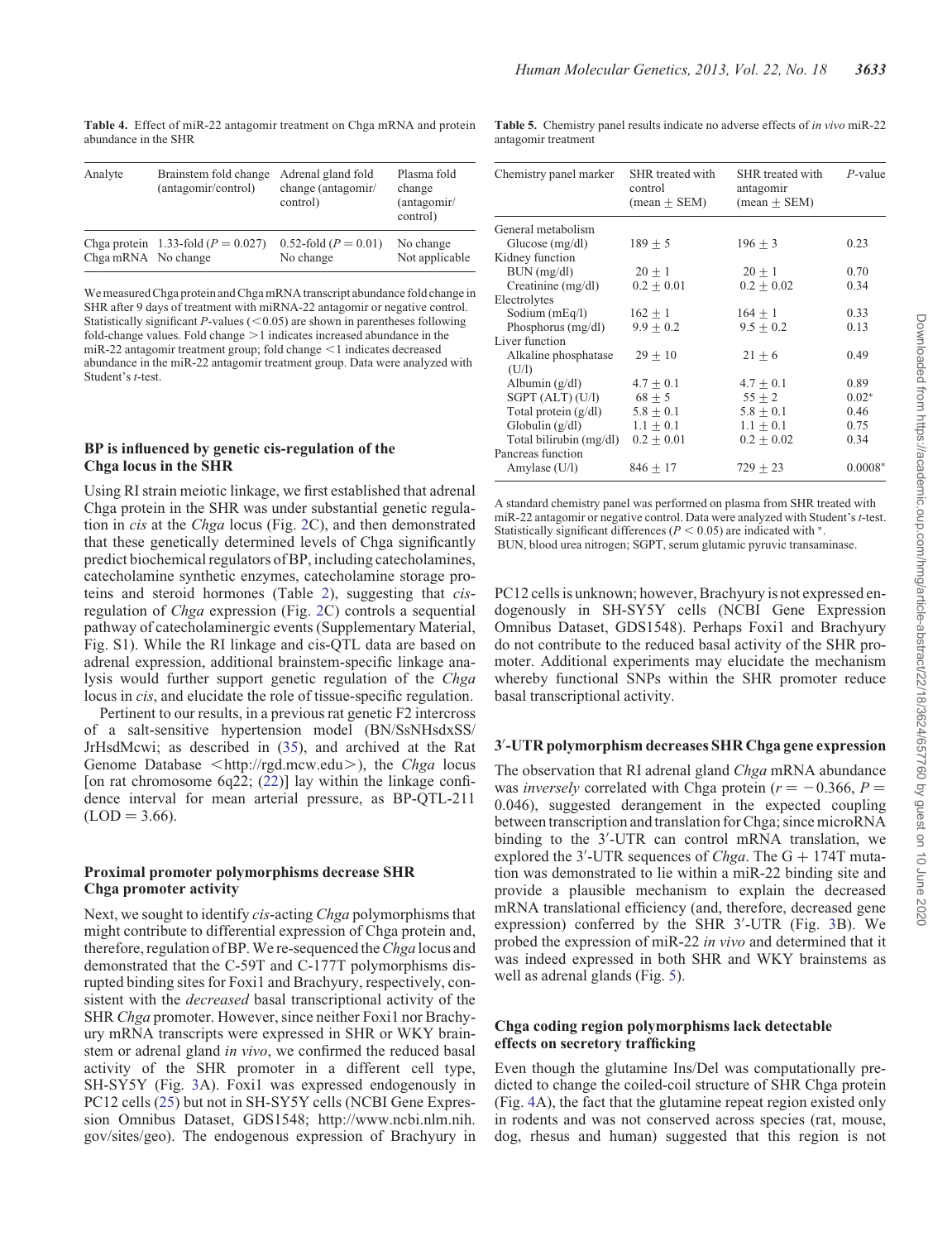crucial for Chga protein function. Indeed, EAP secretion and activity assays confirmed that the glutamine deletions in SHR Chga did not affect the trafficking or regulated release of the protein (Fig. [4](#page-7-0)B).

#### Potential contribution of unknown or uncharacterized polymorphisms

It was conceivable that functional transcriptional elements were present upstream of the  $\sim$ 2-kb proximal promoter region that was re-sequenced in SHR and WKY. For example, the highly conserved region  $\sim$ 4 kb upstream of *Chga* exon-1 (Fig. [2](#page-3-0)A) might function in transcriptional regulation. The sequence of this region in the SHR and WKY strains remains unknown, and our promoter-luciferase reporter constructs did not contain or test the function of this upstream region. Nor was our study designed to detect enhancer elements located long distances from the Chga locus.

The effects of the 14 intronic polymorphisms were not examined. Of interest were polymorphisms  $A + 1113G$  within Intron-B and  $T + 3961C$  within Intron-C, which occur within regions of high inter-species conservation (Fig. [2A](#page-3-0)). We did not target the entire introns for re-sequencing, and additional or unknown functional polymorphisms might exist within un-sequenced intronic regions.

#### Chga as a contributor to the pathogenesis of hypertension in the SHR

We present the hypothesis that the 3'-UTR and promoter Chga polymorphisms contribute to reduced Chga protein expression in the brainstem of SHR, ultimately eventuating in development of systemic hypertension (Fig. [7](#page-11-0)).We are not the first to hypothesize involvement of the brainstem in the pathogenesis of hyper-tension in the SHR. Takami et al. ([29\)](#page-15-0) hypothesized that since norepinephrine was decreased in the NTS in the medulla oblongata of SHR, and since norepinephrine has an inhibitory effect in the NTS on systemic BP elevation, 'the suppression of negative feedback due to a decrease in the activity of inhibitory neurons in the medulla oblongata appears to be involved inthe development and progression' of hypertension in the SHR ([29\)](#page-15-0); we build upon the conclusions of Takami et al. ([29](#page-15-0)) to include a genetic basis at the Chga locus.

We therefore propose that the 3'-UTR and promoter Chga polymorphisms lead to reduced Chga protein expression in the SHR brainstem (Fig. [1](#page-1-0)C) via reduced mRNA transcription (Fig. [3](#page-6-0)A) and altered binding of miR-22 (Fig. [3](#page-6-0)B), and consequently reduced norepinephrine levels [\(28](#page-15-0),[29\)](#page-15-0). It is likely that reduced mRNA translation also contributes to reduced Chga protein level. Since norepinephrine acts to reduce BP in the brainstem (especially in the NTS of the medulla oblongata), reduction of norepinephrine in this region should then lead to enhanced central sympathetic outflow to the periphery. Aberrant storage and secretion of norepinephrine in the brainstem might also affect baroreceptor function. Elevation of adrenal Chga protein (Fig. [1A](#page-1-0)), adrenal Chga [\(18](#page-15-0)), Slc18a1, Th, and Creb1 mRNAs (Fig. [5](#page-7-0)), adrenal norepinephrine [\(18](#page-15-0),[19,30](#page-15-0)) and plasma Chga protein (Fig. [1B](#page-1-0)) support the notion of increased peripheral sympathetic stimulation and activity. Indeed, Chga expression is up-regulated by ganglionic sympathetic transmitters, such as nicotinic –cholinergic agonists and neuropeptides [\(1](#page-15-0)), and previous studies have reported enhanced peripheral sympathetic activity in the SHR ([18](#page-15-0)[,36](#page-16-0)–[38](#page-16-0)). The ultimate effect of the 3′ -UTR and promoter Chga polymorphisms would then be elevated BP (hypertension) stemming from increased central sympathetic outflow from the brainstem.

Although the Chga 3'-UTR and promoter SNPs are expected to be operative in the adrenal gland as well, enhanced central sympathetic outflow arising from the brainstem is likely to stimulate adrenal Chga gene expression, resulting in our observations of increased Chga adrenal mRNA and protein. Lack of cis-regulation for adrenal Chga mRNA in the RI strains supports a primary role for *central* control of adrenal Chga mRNA and protein expression. In addition, elevated BP is proposed to provide a negative feedback to the central nervous system, leading to compensatory increases in *Chga, Slc18a1*, *Creb1* and Th mRNAs in the brainstem (Fig. [5](#page-7-0)A). Apparently, the compensatory signals are not strong enough to overcome the combined pro-hypertensive effect of both the promoter and 3'-UTR Chga SNPs, resulting in dominance of the primary over compensatory effects. The main effect of SNPs in the SHR promoter is to reduce transcriptional activity (Fig. [3A](#page-6-0)). Elucidation of the temporal characteristics of *Chga*, *Slc18a1*, Creb1 and Th transcript alterations in the brainstem would prompt additional investigation. Normalization of miR-22 abundance in the brainstem by a snoRNA (SNORD61) instead of beta-actin resulted in 0.76-fold  $(P < 0.05)$  decreased miR-22 in SHR compared with WKY; beta-actin normalization resulted in no difference. In either case, the decreased level of Chga protein in the SHR brainstem suggests that the effect of the  $G + 174T$  3'-UTR SNP is dominant over the effect of miR-22 expression. Normalization of miR-22 abundance in the adrenal gland by SNORD61 was consistent with beta-actin normalization, resulting in no difference between SHR and WKY.

Seemingly paradoxical differences in effects of SNPs on gene expression in cell culture and in vivo are frequently observed in complex trait genetics. Here, we observe an effect of the *Chga* 3'-UTR and promoter SNPs to *reduce* gene expression in cell culture, yet Chga protein is overexpressed in the SHR adrenal gland and the plasma. Only through consideration of central (brainstem) versus peripheral (adrenal gland and plasma) Chga expression were we able to reconcile these seemingly opposing observations. This concept of central versus peripheral actions and the expression of physiological pathways and their candidate genes loom large in the complex trait genetics literature. We have already noted the opposing effects of catecholamines on BP in the central versus peripheral pathways [\(31](#page-15-0)). Other transmitter systems have opposing central and peripheral effects on BP. In humans, genetic variation in the neuropeptide Y receptor type 1 (NPY1R) promoter and 3'-UTR that decreased gene expression in cell culture predicted increased BP in vivo [\(39](#page-16-0)), and genetic variation in the human dopamine beta-hydroxylase (DBH) promoter had directionally opposite effects on gene expression in cell culture and on plasma DBH activity, urine epinephrine and BP in vivo [\(40](#page-16-0)). Similar effects in the central and peripheral nervous systems have also been reported for poly-morphisms in human peptide YY (PYY) and obesity [\(41](#page-16-0)). In each case (NPY1R, DBH and PYY), the deleterious effects of specific genetic determinants were explained through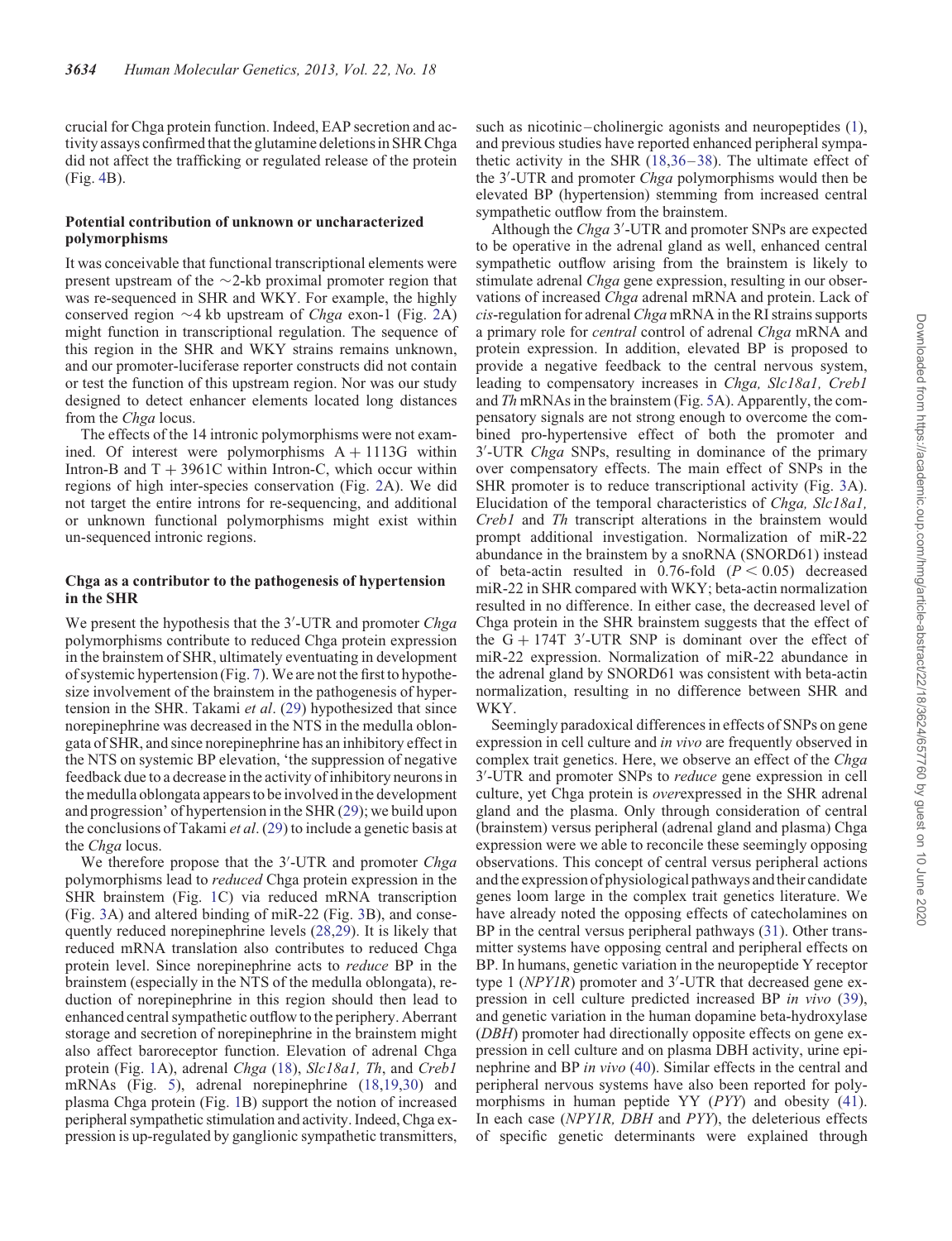<span id="page-11-0"></span>

Figure 7. Hypothetical schema illustrating the contribution of the Chga 3'-UTR G + 174T polymorphism to the pathogenesis of hypertension in the SHR. The *Chga* 3′ UTR SNP  $(G + 174T)$  increases binding of miR-22 to the SHR *Chga* mRNA transcript, which decreases Chga protein abundance in the brainstem (with no change in the Chga mRNA level) and initiates a cascade of events that increase blood pressure. The effect of treatment with miR-22 antagomir is to reduce binding of miR-22 to the Chga 3-UTR, which increases the abundance of Chga protein in the brainstem (without change in Chga mRNA) and, ultimately, leads to reduction in blood pressure.

consideration of their reciprocal effects in the central and peripheral nervous systems.

Administration of miR-22 antagomir in vivo leads to a rapid yet prolonged decrease in SBP and DBP in the SHR  $(\sim 18 \text{ mmHg}$  reduction with 48 h; sustained reduction after 9 days), without change in the HR or the reflex tachycardia response (Fig. [6\)](#page-8-0). Such striking and effective reductions in BP further implicate the *Chga* locus in the pathogenesis of hypertension in the SHR, and suggest therapeutic applications for miR-22 antagomir. Computational, genome-wide analysis identified additional targets potentially regulated by miR-22 [\(Supplemen](http://hmg.oxfordjournals.org/lookup/suppl/doi:10.1093/hmg/ddt213/-/DC1)[tary Material, Table S2\)](http://hmg.oxfordjournals.org/lookup/suppl/doi:10.1093/hmg/ddt213/-/DC1), though the exact number of genes regulated in vivo is unknown. Undoubtedly, miR-22 regulates the expression of at least some other genes, and the contribution of these additional effects to BP homeostasis remains unexplored.

Base pair hybridization between miR-22 and the SHR or WKY Chga 3'-UTR is imperfect (i.e. it contains two mismatches in canonical Watson–Crick pairing; [Supplementary Material,](http://hmg.oxfordjournals.org/lookup/suppl/doi:10.1093/hmg/ddt213/-/DC1) [Figure S2\)](http://hmg.oxfordjournals.org/lookup/suppl/doi:10.1093/hmg/ddt213/-/DC1), suggesting that the mechanism whereby miR-22 decreases Chga protein expression involves translational repression (perhaps by steric hindrance) rather than degradation of target mRNA (which would be expected only for perfect match microRNA:mRNA base pairing) [\(42](#page-16-0)). Our observation in the brainstem of increased Chga protein but unchanged Chga mRNA after miR-22 antagomir treatment is consistent with this mechanism of translational repression. Increased Chga protein abundance in the brainstem after miR-22 antagomir administration is consistent with inhibition of miR-22 in this tissue; however, additional studies could reveal more extensive patterns of tissue and cell type-specific uptake of miR-22 antagomir in the SHR after IP administration. It has previously been reported that a microRNA antagomir administered intravenously through the tail vein in the mouse penetrated the brain to exert its regulatory effects ([43\)](#page-16-0). It was also conceivable that increased Chga protein in the brainstem resulted, in part, from feedback of a primary effect of antagomir in the periphery (adrenal gland); however, reduced Chga adrenal protein after antagomir treatment seems incompatible with this idea.

A parsimonious working model (Fig. 7) of a mechanistic pathway for miR-22 antagomir-mediated BP reduction proposes a *primary* effect in the brainstem to *increase* Chga protein (without effect on brainstem Chga mRNA abundance), which would *decrease* sympathetic outflow to the periphery (and therefore lead to *reduced* adrenal Chga protein and catecholamine levels), and, ultimately, lower BP. Indeed, we observed significantly reduced adrenal mRNA abundance across the catecholamine biosynthetic pathway: Creb1, Th, Dbh and Pnmt expression decreased after the antagomir. The action of miR-22 is unlikely to be entirely specific for *Chga*, and the role of additional miR-22 targets [such as estrogen receptor alpha [\(44](#page-16-0)) or phosphatase and tensin homolog [\(45](#page-16-0))] in reducing BP *in vivo* may prompt further investigation.

The miR-22 motif in the Chga mRNA 3'-UTR is broadly conserved across species: mouse, rat and human (Fig. [6D](#page-8-0)), suggesting that inhibition of miR-22 might constitute a viable therapeutic target even in human hypertension. Genetic variation at the human miR-22 locus has been associated with panic disorder and miR-22 regulates several anxiety candidate genes ([46\)](#page-16-0), suggesting broader applications for miR-22 therapy acting through reduction in sympathetic activity. Lack of adverse effects of miR-22 antagomir on general metabolism in the SHR (as indexed by the chemistry panel) is an initial indicator of the safety of miR-22 antagomir therapy (Table [5\)](#page-9-0); however, additional investigations into potential oncogenic functions of miR-22 ([47,48](#page-16-0)) may be indicated.

## CONCLUSIONS AND PERSPECTIVES

Chromogranin A has been implicated in both the heritability ([6\)](#page-15-0) and pathogenesis of human essential hypertension  $(9)$  $(9)$ , leading us to probe the Chga locus in the SHR, the most widely studied animal model of genetic hypertension. Human CHGA 3'-UTR and promoter polymorphisms that showed association with essential hypertension  $(8-10)$  $(8-10)$  $(8-10)$  were not directly homologous to promoter and 3′ -UTR polymorphisms located in the SHR Chga locus. Nonetheless, existence of functional Chga polymorphisms in both human essential hypertension and the SHR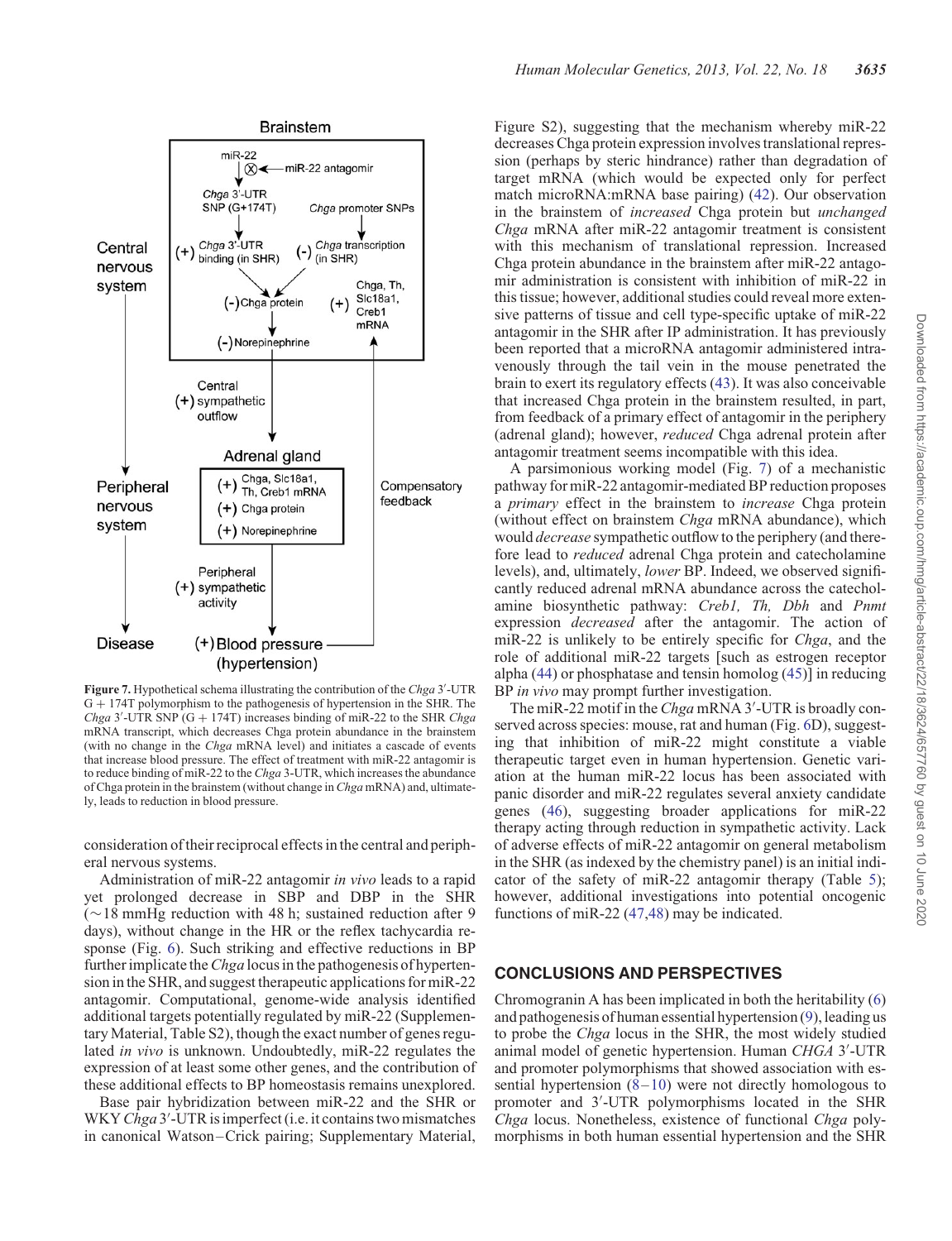model argues for the pertinence of Chga in the SHR for diagnostic or pathophysiological insights in the human disease. Additional experiments, such as generation of congenic strains wherein the hypertensive and normotensive *Chga* loci are interchanged across strains, might further buttress a genetic role for Chga in the pathogenesis of hypertension in the SHR. As novel genetic associations are established with hypertension, identification of precise functional variants and elucidation of their molecular mechanisms will become even more important in understanding disease pathophysiology. Substantial reduction in BP in the SHR after miR-22 antagomir highlights a novel potential avenue for treatment of hypertension.

## MATERIALS AND METHODS

#### Rat strains

Animal studies were performed with age-matched, adult  $(12-17)$ weeks) male SHR and WKY rat strains from Charles River Laboratories (Wilmington, MA. USA). Rats were studied according to a protocol approved by the Animal Subjects Committee of the University of California at San Diego, and research was conducted in accordance with institutional guidelines.

#### Transcripts by quantitative real-time polymerase chain reaction (qRT–PCR)

Isoflurane was used for terminal anesthesia of SHR and WKY rats. Adrenal glands, brainstem and whole blood (centrifuged to collect plasma) were isolated from each rat, immediately frozen in liquid nitrogen, then stored at  $-80^{\circ}$ C. Total RNA extraction and quantitative RT–PCR experiments were performed by the Animal Clinical Chemistry and Gene Expression Laboratory at the University of North Carolina (Chapel Hill, NC, USA). Total RNA was extracted using the Applied Biosystems (ABI) 6700 automated nucleic acid workstation and quantitative RT–PCR was performed on mRNA  $\rightarrow$  cDNA with the ABI-7700, as previously described ([49](#page-16-0)). Cycle threshold  $(C_t)$  values were used to calculate the amount of amplified PCR product. Messenger RNAs were normalized to beta-actin mRNA, while microRNAs were normalized to either beta-actin mRNA or to snoRNA-U61 (SNORD61) small nucleolar RNA. Data were analyzed with Student's t-test.

## Chromogranin A protein assay

Frozen adrenal glands and brainstem were homogenized in 10 mm TRIS ( $pH = 7.0$ ) buffer (at  $4^{\circ}$ C) and then centrifuged at 13 000 G (at  $4^{\circ}$ C) for 1 min to clear debris. The supernatant was retained for immunoassays. Measurement of chromogranin A protein in the adrenal gland, brainstem and plasma was performed with a rat enzyme immunoassay kit (epitope: Arg-Ser-Met-Arg-Leu-Ser-Phe-Arg-Ala-Arg-Gly-Tyr-Gly-Phe-Arg-Asp-Pro-Gly-Leu-Gln-Leu; Cat. # EK-053-29, Phoenix Pharmaceuticals, Inc., Burlingame, CA, USA). Tissue protein concentration was determined using the Bio-Rad Protein Assay (coomassie blue dye absorbance shift; based on the Bradford method) (Bio-Rad, Hercules, CA, USA). In some experiments, we measured adrenal Chga by radiommunoassay based

on the epitope CHGA $_{324-337}$  (or 'WE-14') [\(50](#page-16-0)). Data were analyzed with Student's t-test.

## Systematic polymorphism discovery by re-sequencing rat chromogranin A

The nucleotide sequences of the chromogranin A locus  $(Chga)$  in the SHR, WKY or BN rat strains were determined by capillary (Sanger dideoxy) re-sequencing with an Applied Biosystems ABI-3100 Genetic Analyzer, as previously described [\(51](#page-16-0)), and directly aligned with the Brown Norway (BN) reference sequence at NCBI. Primers are listed in [Supplementary Material,](http://hmg.oxfordjournals.org/lookup/suppl/doi:10.1093/hmg/ddt213/-/DC1) [Table S1.](http://hmg.oxfordjournals.org/lookup/suppl/doi:10.1093/hmg/ddt213/-/DC1) Polymorphisms were identified and visually confirmed in the raw sequencing data using the EditView 1.0.1 software for Macintosh OS-9 (Applied Biosystems).

#### Computational prediction of transcription factor and microRNA binding

Predictions for transcription factors that bind the *Chga* promoter regions harboring polymorphisms were made with ConSite (http :/www.phylofoot.org/consite) ([52\)](#page-16-0), a tool for identification of cis-regulatory elements in genomic sequences. Predictions for microRNAs that hybridize the Chga 3′ -UTR region containing polymorphisms were performed with MicroInspector (http ://bioinfo.uni-plovdiv.bg/microinspector) [\(53](#page-16-0)), a tool for detection of microRNA binding sites within RNA sequences. TargetScan (http://www.targetscan.org) [\(54](#page-16-0)) was used to predict potential target transcripts for miR-22.

## Construction of promoter and 3′ -UTR luciferase reporter plasmids

The following PCR primers were used to amplify a  $\sim$ 1.8 kb Chga proximal promoter fragment from SHR and WKY genomic DNA: 5′ -TAAAGGTACCAGCACACCTAAACTG TGAC-3′ (forward primer; KpnI site underlined) and 5′ -GAG CAAGCTTGTGCGGAAAGAGAG-3′ (reverse primer; HindIII site underlined). The promoter fragment was inserted between KpnI and HindIII sites in the pGL3-Basic vector (Promega), which lacks eukaryotic promoter and enhancer sequences, and contains the cDNA for firefly luciferase. The following PCR primers were used to amplify the 333 bp Chga 3′ -UTR from SHR and WKY genomic DNA: 5′ -ACGGG CTAGCGGCACTGGCTGGTGGGGTCCGGCCA-3′ (forward primer; NheI site underlined) and 5′ -AAAGGCTAGCGAAG AGCCCAAAGCAGGTTTATTCT-3′ (reverse primer; NheI site underlined). The 3'-UTR was inserted into the XbaI site of the pGL3-Promoter vector (Promega), just downstream (3′ ) of the cDNA for firefly luciferase driven by the SV40 promoter. Correct insertion and orientation of Chga promoter and 3′ -UTR was confirmed by DNA sequencing. Plasmid DNA for transfection was prepared and purified with the QIAfilter Plasmid Midi Kit (Qiagen).

## Chga promoter and 3′ -UTR luciferase reporter transfection and activity assays

The rat pheochromocytoma cell line PC12, and the human neuroblastoma cell line SH-SY5Y, were grown and transfected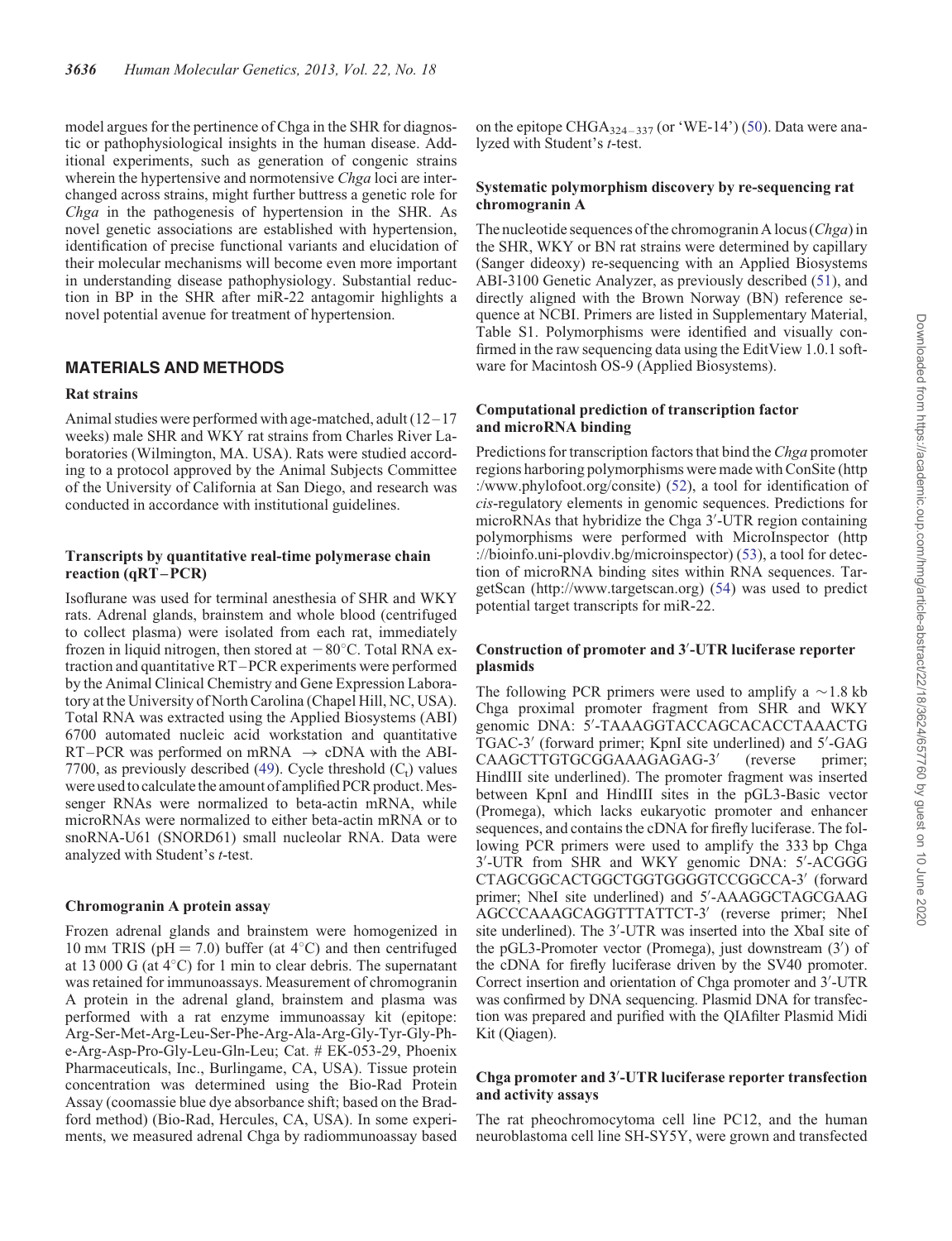with TransFectin (Bio-Rad) (for SH-SY5Y experiments), Superfect (Qiagen) (for PC12 promoter – reporter experiments) or DharmaFECT Duo (Dharmacon) (for PC12 3′ -UTR-reporter experiments) using established protocols.

Promoter-luciferase reporter experiments were performed with co-transfection of Chga promoter-luciferase reporter plasmid DNA and mammalian cDNA expression plasmid DNA (pCMV-promoter; into SH-SY5Y cells: 24-well plates, 250 ng reporter plasmid DNA; into PC12 cells: 12-well plates, 1 mg reporter DNA, 50 ng expression plasmid DNA) for the following transcription factors: pcDNA3.1(-) (empty vector, negative control; Invitrogen, Carlsbad, CA, USA), E2f1 (Mus musculus; MMM1013-9201426, Open Biosystems, Huntsville, AL, USA), Foxd3 (Xenopus tropicalis; MXT1765-98077348, Open Biosystems), Foxi1 (Mus musculus; MMM1013-64167, Open Biosystems), HAND1 (Homo sapiens; SC122690, OriGene, Rockville, MD, USA), Irf1 (Rattus norvegicus; MRN1768-9510505, Open Biosystems), MYCN (Homo sapiens; MHS1010-57504, Open Biosystems), PBX1 (Homo sapiens; MHS4768-99609490, Open Biosystems), Creb1 (Mus musculus; MMM1013-98477947, Open Biosystems), Sox17 (Danio rerio;MDR1734-97029554, Open Biosystems) and Brachyury (Mus musculus; MMM1013-99829478, Open Biosystems). Cells co-transfected with transcription factor plasmids were harvested and lysed  $20-24$  h after transfection for the reporter assay.

3′ -UTR-luciferase reporter experiments were performed with co-transfected Chga 3'-UTR-luciferase reporter plasmid DNA (PC12 cells: 24-well plates; 250 ng reporter plasmid DNA), and synthetic microRNA precursor (PC12 cells: 30 nm) for either rno-miR-22 (PM10203, Ambion), rno-miR-320 (PM11621, Ambion) or negative control (CN-001000-01-05, Dharmacon). Cells co-transfected with microRNAs were incubated for 24– 48 h before harvest for reporter activity.

After transfection and subsequent incubation, cells were treated with lysis buffer  $(300 \mu l)$  per well in 12-well plates; 125  $\mu$ l per well in 24-well plates) [0.1 M phosphate buffer  $(K_2HPO_4 + KH_2PO_4)$  (pH 7.8), 1 mm DTT and 0.1% Triton-X 100]. The bioluminescent activity of luciferase in 50  $\mu$ l of cell lysate was determined using the AutoLumat LB 953 luminometer (EG&G Berthold, Nashua, NH, USA) to measure light emission (incubation time  $= 0$  s, measure time  $= 10$  s, temperature =  $25^{\circ}$ C) after the addition of assay buffer [100  $\mu$ ] per sample; 100 mM Tris –acetate (pH 7.8), 10 mM Mg-acetate,  $1 \text{ mm}$  EDTA (pH 8.0),  $3 \text{ mm}$  ATP and  $100 \mu \text{M}$  luciferin (Sigma-Aldrich)]. As an internal control for varying cell number in each well, the total protein content was measured in cell lysate using the Bio-Rad Protein Assay (coomassie blue dye absorbance shift; based on the Bradford method) (Bio-Rad, Hercules,CA, USA). Luciferase activity was expressed asthe normalized ratio of (relative light unit)/(total protein) or  $(RLU/\mu g)$ protein). Data were analyzed with analysis-of-variance (ANOVA), followed by pair wise t-tests corrected for multiple comparisons (Bonferroni). Significance of genotype–transcription factor interaction and genotype–microRNA interaction was assessed with two-way ANOVA (dependent variable  $=$  luciferase activity; two independent variables  $=$  genotype and transcription factor/microRNA).

## Chga cDNA/EAP chimera reporter plasmid construction and EAP secretion and activity assay

The following PCR primers were used to amplify the 1389 bp rat Chga cDNA from a Norway rat (Rattus norvegicus) cDNA clone (NCBI GenBank accession: NM\_021655):

5′ -ATGCCTCGAGGCCACCATGCGCTCCTCCGCGGC-TTTGG-3′ (forward primer; XhoI site underlined; Kozak sequence in bold; translation start site underlined) and 5′ -ATGCGGTACCCTCCCCGTCGCTAAGCCTGCAG-3′ (reverse primer; KpnI site underlined). The amplified Chga cDNA wasinserted between XhoI and KpnI sitesin an EAP chemiluminescent reporter vector, pEAP-N2, which contains the CMV promoter and a truncated domain (EAP) of full-length human secreted embryonic alkaline phosphatase ([55\)](#page-16-0). The BN rat Chga cDNA sequence was identical to the WKY Chga cDNA sequence. The SHR Chga cDNA-EAP reporter was constructed by PCR amplifying the WKY cDNA-EAP construct with mutagenesis primers (designedto delete eight glutamine residues or 24 bp) [5′ -AAAGAGGAAGAGGAGGAGGAGAAAGAGGAGAAGG CGATCGCCAGAGAGAAGGCT-3′ (forward primer) and 5′ -C TCCTCCTCTTCCTCTTTCTCCTCTTGCTTGGCTTTTCTGG CTTGCTGCTGGGCACTGGGACC-3′ , reverse primer)], treating the PCR product with DpnI to digest WKY template DNA, and then ligating the linear SHR PCR product with the Rapid DNA Ligation Kit (Roche, Indianapolis, IN, USA). Sequence of the SHR and WKY *Chga* cDNA was confirmed by DNA sequencing (ABI 3100). Plasmid DNA was prepared and purified fortransfection with the QIAfilter Plasmid Midi Kit (Qiagen).

Rat PC12 pheochromocytoma cells (from ATCC) [grown in F-12K (Invitrogen) with 2.5% heat-inactivated fetal bovine serum (Gemini Bioproducts, Woodland, CA, USA), 15% heat-inactivated horse serum (Gemini Bioproducts), penicillin (100 U/ml), streptomycin (100  $\mu$ g/ml) and L-glutamine  $(0.292 \text{ mg/ml})$ ] were transfected (at  $\sim 50\%$  confluence, 1 day after splitting 1:3) with Chga cDNA/EAP reporter plasmid DNA [SHR or WKY;  $2.5 \mu$ g supercoiled DNA per well; 6-well polystyrene plates (coated with poly-L-lysine (Sigma) and rat collagen (Upstate)), 3.48-cm diameter wells, Corning Inc., Corning, NY] using the GenePorter2 Transfection Reagent (cationic lipid, Genlantis, San Diego, CA). After transfection, cells were incubated for 30 h to allow sufficient time for the Chga-EAP chimera to be transcribed, translated, and shuttled through the Golgi into regulated secretory granules.

Two hours before performing the EAP secretion activity assays, the cells were incubated with tritiated norepinephrine  $(^{3}H\text{-NE}; 0.5 \mu\text{Ci}$  per 1 ml cell media). The assay was performed by stimulating the cells with 700  $\mu$ l of calcium secretion buffer (a negative control; 150 mm NaCl, 5 mm KCl, 2 mm CaCl<sub>2</sub>, 10 mm HEPES pH 7.4) or barium secretion buffer (a potent exocytotic secretory stimulus; 150 mm NaCl, 5 mm KCl, 2 mm BaCl<sub>2</sub>, 10 mM HEPES pH 7.4), and collecting cellular supernatant and lysate fractions after a 15-min secretory incubation. Tritiated norepinephrine (read for 2 min) and chemiluminescent EAP activity (read for 10 s) were measured in both cell supernatant and cell lysate fractions (Phospha-Light System, Applied Biosystems). Final EAP activity is expressed as the normalized ratio of (EAP activity)/( ${}^{3}$ H-NE counts per minute) or (RLU/cpm),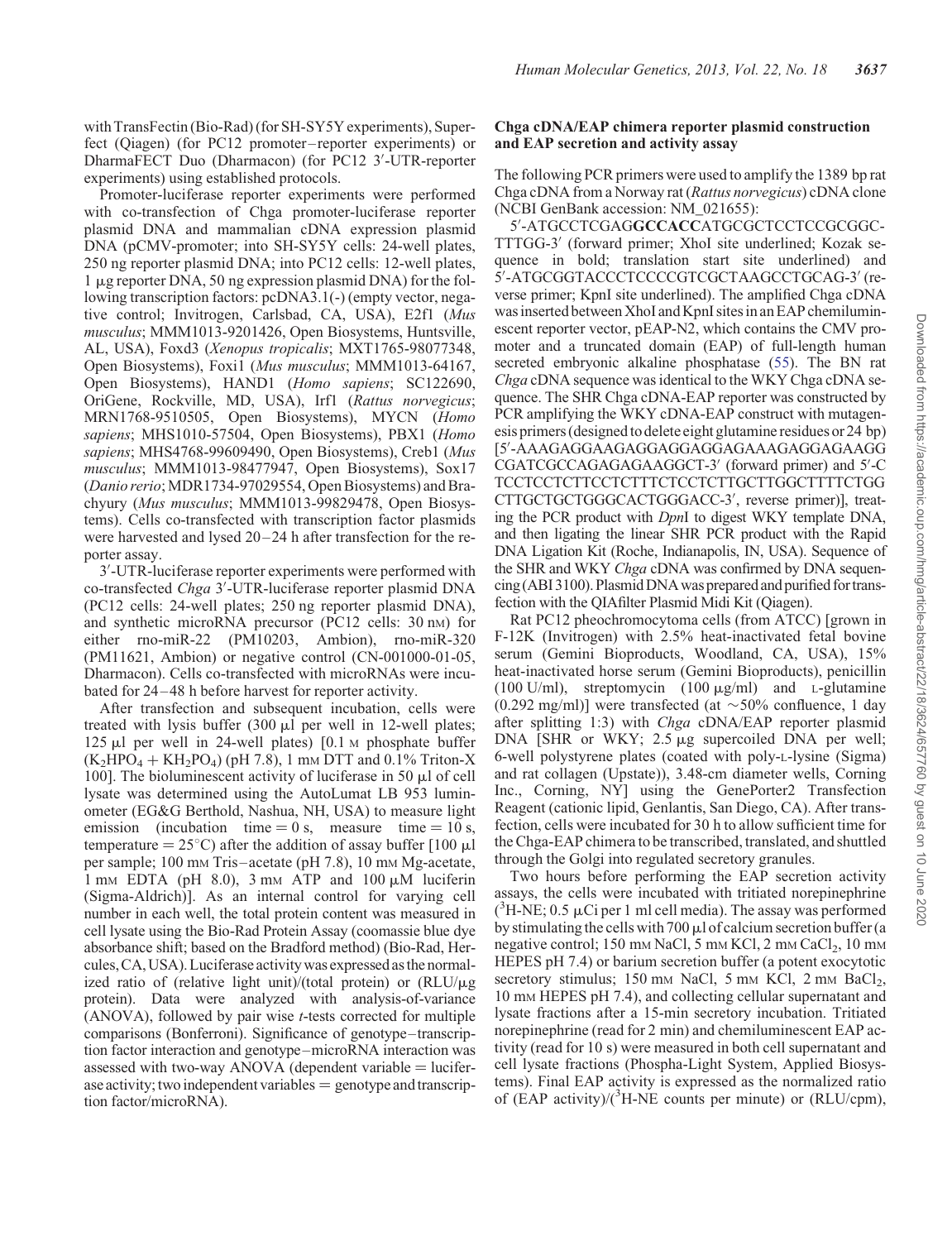and was used to compute 'relative secretion' and 'sorting index.' We previously described EAP activity assays in additional detail ([56](#page-16-0)).

Rs is defined as the fraction of total EAP activity that is found in the supernatant:  $Rs = (EAP$  activity in supernatant)/(EAP activity in supernatant  $+$  EAP activity in lysate). S<sub>I</sub> is defined as the difference between Rs of barium- and calcium-treated cells normalized by the Rs of calcium treated cells:  $S_I = (Rs_{\text{barium}} Rs_{\text{calcium}}$ )/ $Rs_{\text{calcium}}$ .

#### Chga sequence conservation and coiled-coil prediction

Conservation of the *Chga* locus sequence across rat, mouse, dog, rhesus and human was determined with the VISTA browser (http ://pipeline.lbl.gov/cgi-bin/gateway2) ([57](#page-16-0)). Conservation of specific Chga protein domains across mammals (Homo sapiens, Macaca mulatta, Bos taurus, Canis familiaris, Equus caballus, Mus musculus and Rattus norvegicus) was determined by ClustalW alignment of the protein sequence downloaded from the University of California, Santa Cruz, genome browser (http ://genome.ucsc.edu) ([58\)](#page-16-0).

The probability of SHR and WKY Chga protein to assume a 3D coiled-coil conformation was computed with the COILS algorithm (http://www.ch.embnet.org/software/COILS\_form. html) ([59\)](#page-16-0). In brief, the algorithm searches for strongly amphipathic regions that display a pattern of alternating hydrophilic and hydrophobic residues repeated every seven residues (heptad repeat residues  $a \rightarrow g$ , with a and d being hydrophobic). The minimum window was two such heptads, over 14 residues. The probability of coiled-coil structure is presented as a function of amino acid position in the mature Chga protein.

#### Inhibition of microRNA-22 by synthetic antagomir in vivo

Male SHR age 10–11 weeks, weight 210–240 g; from Charles River) were administered either a negative control  $(n = 9)$ [LNA ('locked' nucleic acid) oligonucleotide scrambled sequence with phosphorothioate backbone: 5′ -ACGTCTATACG CCCA-3′ ; Exiqon, Woburn, MA, USA] or rno-miR-22 antagomir  $(n = 10)$  (LNA oligonucleotide with phosphorothioate backbone: 5′ -CTTCAACTGGCAGCT-3′ ; Exiqon). Oligonucleotides were delivered via i.p. injection (every other day for a total of four injections; Days 1, 3, 5 and 7) at a dose of 25 mg/kg body weight. Blood pressure measurement preceded antagomir administration by  $1-2$  h each day to allow a recovery period. We used the CODA high-throughput rodent tail-cuff system (Kent Scientific; Torrington, CT, USA) to measure BP 1 time per day (average of 20 readings in 1 session) on Days 1, 3, 5, 7 and 9. Pentobarbital sodium ('Fatal-Plus') was used for terminal anesthesia of rats after four doses (9 days) of miR-22 antagomir or negative control. Adrenal glands, brainstem and whole blood (which was centrifuged to collect plasma) were isolated from each rat, immediately frozen in liquid nitrogen, then stored at  $-80^{\circ}$ C. Quantitative real-time polymerase chain reaction (qRT –PCR) and chromogranin A protein immunoassay (Cat. # EK-053-29, Phoenix Pharmaceuticals, Inc.) were performed as described above. A linear mixed effects model for fixed effects (implemented in SPSS-17 for Mac OS-X) was used to test for the effect of treatment (negative control versus

miR-22 antagomir) on SBP, DBP and HR. Data are presented as mean  $\pm$  SEM.

#### Blood chemistry panel during miR antagomir treatment

We performed a chemistry panel on the plasma from SHR treated with negative control or miR-22 antagomir. We assayed glucose, BUN, creatinine, sodium, phosphorus, alkaline phosphatase, albumin, serum glutamic pyruvic transaminase (SGPT), total protein, globulin, total bilirubin and amylase using the VetScan VS2 comprehensive diagnostic profile (#500–1038; Abaxis, Union City, CA, USA). Data were analyzed with Student's t-test.

#### Linkage and correlation analysis of Chga in rat RI strains

Linkage analysis was performed in the HXB/BXH RI set of rat strains derived from SHR and BN progenitor strains [\(60](#page-16-0)), as previously described ([61\)](#page-16-0). Experiments were performed in 29 RI strains (HXB and BXH at  $>F_{60}$ ) in accordance with the Animal Protection Law of the Czech Republic (311/1997) and were approved by the Ethics Committee of the Institute of Physiology, Czech Academy of Sciences, Prague. Animals were male and age matched at 6 weeks.

Adrenal glands were harvested, immediately frozen and stored at  $-80^{\circ}$ C. One adrenal gland per animal was used for Chga protein quantification, whereas the other was used for mRNA extraction, as previously described  $(61)$  $(61)$ . Adrenal glands for the Chga protein assay were homogenized in 1.9 ml of 10 mm MES buffer  $(pH = 6.0)$  with a Tissuemizer (Tekmar, Cincinnati, OH, USA), and then spun at 13 000g for 1 min to clear debris. Supernatants were saved, divided into aliquots and placed immediately on dry-ice to freeze. Chga protein was quantified in RI strain adrenal glands with a radioimmunoassay that recognized rat Chga. Radioimmunoassay results were normalized to wet tissue weight or milligram protein.

We used a SNP genotype-based linkage map [\(62](#page-16-0)), and the QTL Cartographer [\(63](#page-16-0)) and Map Manager QTX [\(64](#page-16-0)) software packages to detect the presence of QTLs for adrenal Chga protein across the rat genome. Permutation analyses [\(65](#page-16-0)) were used to compute the probabilistic significance of linkage and to correct P-values for genome-wide multiple testing. The two-LOD support interval method ([66\)](#page-16-0) and the bootstrap test [\(67](#page-16-0)) were implemented to estimate the 95% confidence interval for the size of chromosomal segments containing QTLs, as previously described ([61](#page-16-0)). The LOD score significance was estimated as described by Nyholt [\(23](#page-15-0)), with the calculator available at  $\langle \text{http://genepi.qimr.edu.au/general/daleN}\rangle$ .

We searched the online data repository at  $\leq$ www. genenetwork.org $>$  ([68\)](#page-16-0) (where our RI strain adrenal biochemical phenotypes are deposited) for evidence of meiotic linkage for Chga protein (adrenal) in the HXB/BXH RI strains. We also computed Pearson correlations between adrenal Chga protein and biochemical hypertensive disease traits using the statistical tools available at  $\leq$ www.genenetwork.org $\geq$ .

## SUPPLEMENTARY MATERIAL

[Supplementary Material is available at](http://hmg.oxfordjournals.org/lookup/suppl/doi:10.1093/hmg/ddt213/-/DC1) HMG online.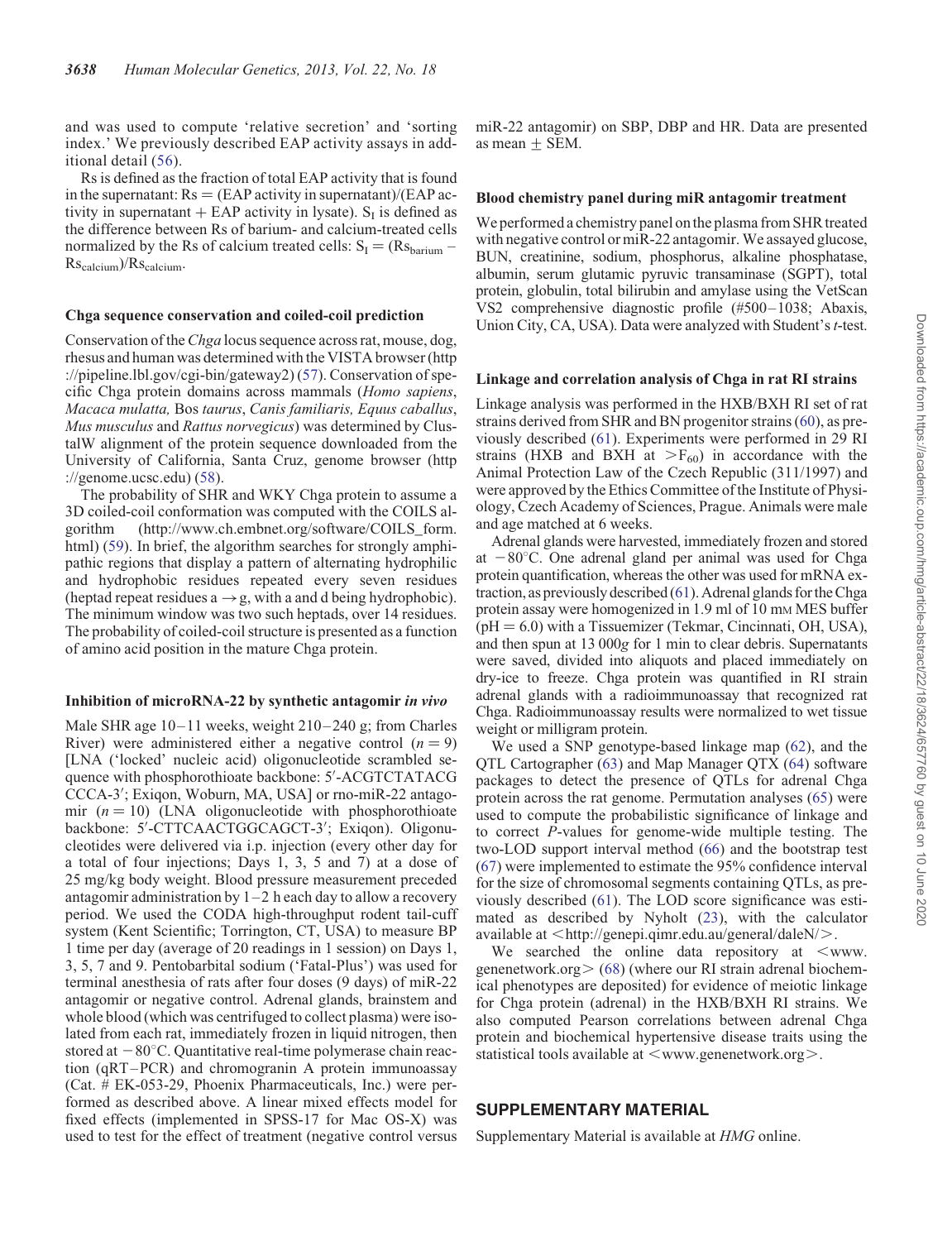# <span id="page-15-0"></span>ACKNOWLEDGMENTS

This work was supported by the National Institutes of Health, and the Department of Veterans Affairs. Plasmid DNA sequencing was performed by the DNA Sequencing Shared Resource, UCSD Cancer Center, which is funded in part by NCI Cancer Center Support Grant # 2 P30 CA023100-23.

Conflict of Interest statement. None declared.

# FUNDING

Funding was provided by the National Center for Advancing Translational Science (NCATS), UL1-TR000100; Comprehensive Research Center of Excellence in Minority Health and Health Disparities (CRCHD), MD00020; NIH/NIDDK DK007671 Nephrology Training Grant; Department of Veterans Affairs (S.K.M., D.T.O.); National Institutes of Health (DA011311 to S.K.M.; DK094894 and DK60702 to D.T.O.; HL10881 to G.W.S.-S.; HL58120 to S.K.M. & D.T.O.; HL108629 to S.V.) and grants P301/10/0290 and P301/12/ 0696 from the Grant Agency of the Czech Republic to M.P.

# **REFERENCES**

- 1. Taupenot, L., Harper, K.L. and O'Connor, D.T. (2003) The chromogranin-secretogranin family. N. Engl. J. Med., 348, 1134-1149.
- 2. Mahapatra, N.R. (2008) Catestatin is a novel endogenous peptide that regulates cardiac function and blood pressure. Cardiovasc. Res., 80, 330–338.
- 3. Sanchez-Margalet, V., Gonzalez-Yanes, C., Najib, S. and Santos-Alvarez, J. (2010) Metabolic effects and mechanism of action of the chromogranin A-derived peptide pancreastatin. Regul. Pept., 161, 8– 14.
- 4. Helle, K.B. (2010) Chromogranins A and B and secretogranin II as prohormones for regulatory peptides from the diffuse neuroendocrine system. Results Probl. Cell Differ., 50, 21–44.
- 5. O'Connor, D.T. (1984) Chromogranin A: implications for hypertension. J. Hypertens. Suppl., 2, S147–S150.
- 6. Takiyyuddin,M.A., Parmer,R.J., Kailasam,M.T.,Cervenka, J.H., Kennedy, B., Ziegler, M.G., Lin, M.C., Li, J., Grim, C.E., Wright, F.A. et al. (1995) Chromogranin A in human hypertension. Influence of heredity. Hypertension, 26, 213–220.
- 7. O'Connor, D.T. (1985) Plasma chromogranin A. Initial studies in human hypertension. Hypertension, 7, 176–179.
- 8. Chen, Y., Rao, F., Rodriguez-Flores, J.L., Mahapatra, N.R., Mahata, M., Wen, G., Salem, R.M., Shih, P.A., Das, M., Schork, N.J. et al. (2008) Common genetic variants in the chromogranin A promoter alter autonomic activity and blood pressure. Kidney Int., 74, 115– 125.
- 9. Sahu, B.S., Sonawane, P.J. and Mahapatra, N.R. (2010) Chromogranin A: a novel susceptibility gene for essential hypertension. Cell Mol. Life Sci., 67, 861–874.
- 10. Chen, Y., Rao, F., Rodriguez-Flores, J.L., Mahata, M., Fung, M.M., Stridsberg, M., Vaingankar, S.M., Wen, G., Salem, R.M., Das, M. et al. (2008) Naturally occurring human genetic variation in the 3′ -untranslated region of the secretory protein chromogranin A is associated with autonomic blood pressure regulation and hypertension in a sex-dependent fashion. J. Am. Coll. Cardiol., 52, 1468–1481.
- 11. Rao, F., Wen, G., Gayen, J.R., Das, M., Vaingankar, S.M., Rana, B.K., Mahata, M., Kennedy, B.P., Salem, R.M., Stridsberg, M. et al. (2007) Catecholamine release-inhibitory peptide catestatin (chromogranin A(352– 372)): naturally occurring amino acid variant Gly364Ser causes profound changes in human autonomic activity and alters risk for hypertension. Circulation, 115, 2271–2281.
- 12. Salem, R.M., Cadman, P.E., Chen, Y., Rao, F., Wen, G., Hamilton, B.A., Rana, B.K., Smith, D.W., Stridsberg, M., Ward, H.J. et al. (2008) Chromogranin A polymorphisms are associated with hypertensive renal disease. J. Am. Soc. Nephrol., 19, 600-614.
- 13. Mahata, S.K., Mahata, M., Wen, G., Wong, W.B., Mahapatra, N.R., Hamilton, B.A. and O'Connor, D.T. (2004) The catecholamine

release-inhibitory "catestatin" fragment of chromogranin a: naturally occurring human variants with different potencies for multiple chromaffin cell nicotinic cholinergic responses. Mol. Pharmacol., 66, 1180– 1191.

- 14. O'Connor, D.T., Cadman, P.E., Smiley, C., Salem, R.M., Rao, F., Smith, J., Funk, S.D., Mahata, S.K., Mahata, M., Wen, G. et al. (2005) Pancreastatin: Multiple actions on human intermediary metabolism in vivo, variation in disease, and naturally occurring functional genetic polymorphism. J. Clin. Endocrinol. Metab., 90, 5414– 5425.
- 15. Zhang, K., Rao, F., Wen, G., Salem, R.M., Vaingankar, S., Mahata, M., Mahapatra, N.R., Lillie, E.O., Cadman, P.E., Friese, R.S. et al. (2006) Catecholamine storage vesicles and the metabolic syndrome: The role of the chromogranin A fragment pancreastatin. Diabetes Obes. Metab., 8, 621 – 633.
- 16. Mahapatra, N.R., O'Connor, D.T., Vaingankar, S.M., Hikim, A.P., Mahata, M., Ray, S., Staite, E., Wu, H., Gu, Y., Dalton, N. et al. (2005) Hypertension from targeted ablation of chromogranin A can be rescued by the human ortholog. J. Clin. Invest., 115, 1942–1952.
- 17. Vaingankar, S.M., Li, Y., Biswas, N., Gayen, J., Choksi, S., Rao, F., Ziegler, M.G., Mahata, S.K. and O'Connor, D.T. (2010) Effects of chromogranin A deficiency and excess in vivo: biphasic blood pressure and catecholamine responses. J. Hypertens., 28, 817-825.
- 18. O'Connor, D.T., Takiyyuddin,M.A., Printz,M.P., Dinh, T.Q.,Barbosa, J.A., Rozansky, D.J., Mahata, S.K., Wu, H., Kennedy, B.P., Ziegler, M.G. et al. (1999) Catecholamine storage vesicle protein expression in genetic hypertension. Blood Press., 8, 285–295.
- 19. Schober, M., Howe, P.R., Sperk, G., Fischer-Colbrie, R. and Winkler, H. (1989) An increased pool of secretory hormones and peptides in adrenal medulla of stroke-prone spontaneously hypertensive rats. Hypertension, 13, 469– 474.
- 20. Somogyi, P., Hodgson, A.J., DePotter, R.W., Fischer-Colbrie, R., Schober, M.,Winkler, H. and Chubb, I.W. (1984) Chromogranin immunoreactivity in the central nervous system. Immunochemical characterisation, distribution and relationship to catecholamine and enkephalin pathways. Brain Res., 320,  $193 - 230.$
- 21. O'Connor, D.T. and Frigon, R.P. (1984) Chromogranin A, the major catecholamine storage vesicle soluble protein. Multiple size forms, subcellular storage, and regional distribution in chromaffin and nervous tissue elucidated by radioimmunoassay. J. Biol. Chem., 259, 3237-3247.
- 22. Mahata, S.K., Kozak, C.A., Szpirer, J., Szpirer, C., Modi, W.S., Gerdes, H.H., Huttner, W.B. and O'Connor, D.T. (1996) Dispersion of chromogranin/secretogranin secretory protein family loci in mammalian genomes. Genomics, 33, 135–139.
- 23. Nyholt, D.R. (2000) All LODs are not created equal. Am. J. Hum. Genet., 67, 282– 288.
- 24. Mosley, C.A., Taupenot, L., Biswas, N., Taulane, J.P., Olson, N.H., Vaingankar, S.M., Wen, G., Schork, N.J., Ziegler, M.G., Mahata, S.K. et al. (2007) Biogenesis of the secretory granule: chromogranin A coiled-coil structure results in unusual physical properties and suggests a mechanism for granule core condensation. Biochemistry, 46, 10999–11012.
- 25. Impey, S., McCorkle, S.R., Cha-Molstad, H., Dwyer, J.M., Yochum, G.S., Boss, J.M., McWeeney, S., Dunn, J.J., Mandel, G. and Goodman, R.H. (2004) Defining the CREB regulon: a genome-wide analysis of transcription factor regulatory regions. Cell, 119, 1041-1054.
- 26. Lim, J., Yang, C., Hong, S.J. and Kim, K.S. (2000) Regulation of tyrosine hydroxylase gene transcription by the cAMP-signaling pathway: involvement of multiple transcription factors. Mol. Cell Biochem., 212, 51– 60.
- 27. Lewis-Tuffin, L.J., Quinn, P.G. and Chikaraishi, D.M. (2004) Tyrosine hydroxylase transcription depends primarily on cAMP response element activity, regardless of the type of inducing stimulus. Mol. Cell Neurosci., 25, 536– 547.
- 28. Fujino, K. (1984) Brain catecholamines in spontaneously hypertensive and DOCA-salt hypertensive rats. Acta. Med. Okayama, 38, 325– 340.
- 29. Takami, T., Ito, H. and Suzuki, T. (1993) Decreased norepinephrine content in the medulla oblongata in severely hypertensive rats. Clin. Exp. Pharmacol. Physiol., 20, 161-167.
- 30. Nakada, T., Koike, H., Katayama, T., Watanabe, H. and Yamori, Y. (1984) Increased adrenal epinephrine and norepinephrine in spontaneously hypertensive rats treated with hyperbaric oxygen. Hinyokika Kiyo., 30, 1357–1366.
- 31. Davies, D.S. and Reid, J.L. and British Pharmacological Society. (1975) Central action of drugs in blood pressure regulation : proceedings of an